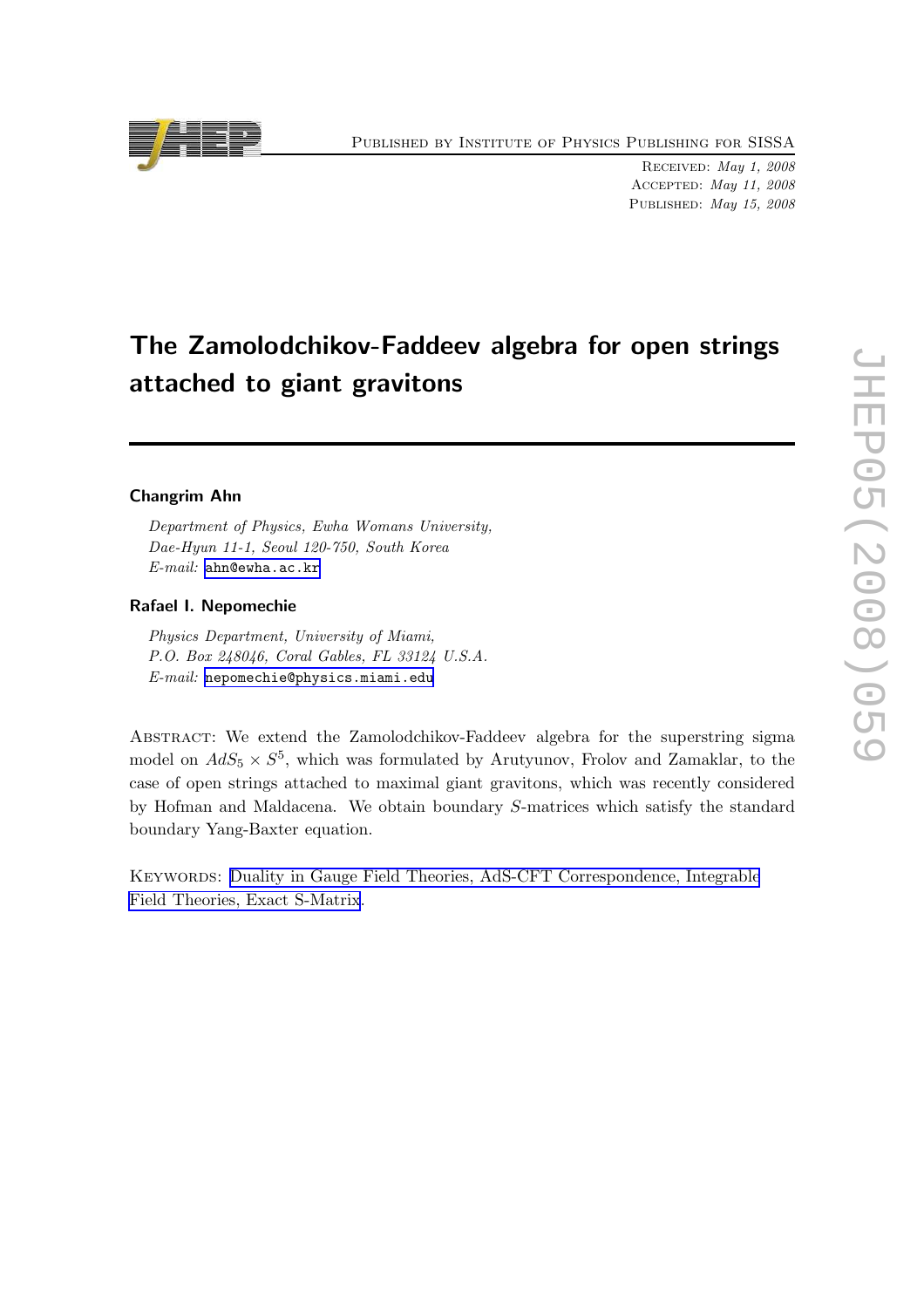# Contents

|  | 1. Introduction                            | 1              |
|--|--------------------------------------------|----------------|
|  | 2. Bulk ZF algebra and S-matrix            | $\overline{2}$ |
|  | 3. Boundary ZF algebra and S-matrix        | $\bf{5}$       |
|  | 3.1 $Y = 0$ giant graviton brane           | $\overline{5}$ |
|  | 3.2 $Z = 0$ giant graviton brane           | $\overline{7}$ |
|  | 4. Crossing relations and scalar factors   | 10             |
|  | Bulk<br>4.1                                | 10             |
|  | 4.2 Boundary: $Y = 0$ giant graviton brane | 12             |
|  | 4.3 Boundary: $Z = 0$ giant graviton brane | 13             |
|  | 5. Discussion                              | 14             |
|  | A. Derivation of $(4.30)$                  | 15             |

# 1. Introduction

A factorizable S-matrix[[1](#page-17-0), [2](#page-17-0)] describing the scattering of world-sheet excitations of the  $AdS_5 \times S^5$  superstring sigma model [\[3\]](#page-18-0) has been proposed by Arutyunov, Frolov and Zamaklar (AFZ)[[4](#page-18-0)]. This S-matrix is closely related to the one found earlier by Beisert [\[5\]](#page-18-0) describing the scattering of excitations of the dynamic spin chain corresponding to planar  $\mathcal{N} = 4$  super Yang-Mills. However, the AFZ "string" S-matrix obeys the standard Yang-Baxter equation, while Beisert's S-matrix obeys a twisted (dynamical) Yang-Baxter equation.<sup>1</sup> The string S-matrix (up to a phase) follows directly from the assumption that the excitations are described by a Zamolodchikov-Faddeev (ZF) algebra, and that they have a centrally extended  $su(2|2) \oplus su(2|2)$  symmetry [\[5, 6](#page-18-0)]. It agrees with perturbative results obtained by direct computations [\[7](#page-18-0)].

Hofman and Maldacena (HM)[[8](#page-18-0)] recently considered open strings attached to maximal giant gravitons [\[9\]](#page-18-0)in  $AdS_5 \times S^5$ . (Related earlier work includes [[10](#page-18-0)-12].) They proposed boundary S-matrices describing the reflection of world-sheet excitations (giant magnons) for two cases, namely, the  $Y = 0$  and  $Z = 0$  giant graviton branes. However, we have found that the boundary S-matrix for the latter case does not satisfy the standard boundary Yang-Baxter equation (BYBE)[[13, 14](#page-18-0)].

<sup>&</sup>lt;sup>1</sup>There are in fact three relevant S-matrices:  $S_{\text{AFZ}}^{\text{string}}$ , which is in the "string" basis, and satisfies the standard YBE;  $S_{\text{AFZ}}^{\text{chain}}$ , which is in the "spin chain" basis, and satisfies a twisted YBE; and  $S_{\text{Beisert}}$ , which is related to  $S_{\text{AFZ}}^{\text{chain}}$  by the final (unnumbered) equation of section 7 in [\[4\]](#page-18-0).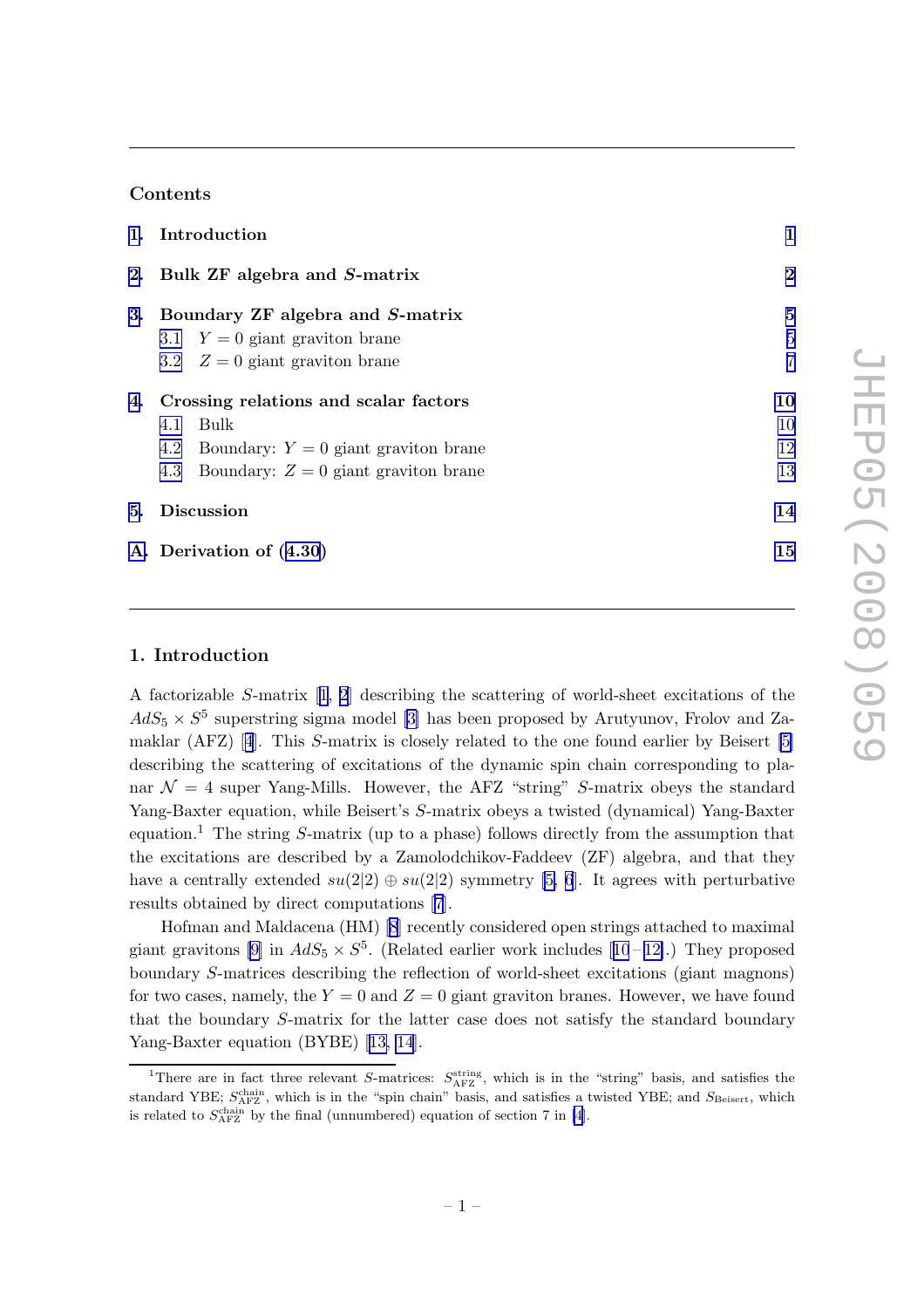<span id="page-2-0"></span>The purpose of this note is to construct related boundary S-matrices which do obey the standard BYBE. To this end, we extend the ZF algebra which was formulated by AFZ by introducing boundary operators with suitable symmetry properties. We explicitly verify that the resulting boundary S-matrices are indeed solutions of the standard BYBE.

The outline of this paper is as follows. In section 2 we briefly review the bulk ZF algebra and the computation of the bulk S-matrix, which in fact is the transpose of the matrix given in[[4](#page-18-0)]. In section [3](#page-5-0) we formulate the boundary ZF algebra, and present boundary S-matrices for both the  $Y = 0$  and  $Z = 0$  giant graviton branes. In section [4](#page-10-0) we derive crossing relations for the boundary S-matrices and solve for the corresponding scalar factors. We conclude in section [5](#page-14-0) with a brief discussion of our results.

#### 2. Bulk ZF algebra and S-matrix

In this section, we briefly review the bulk ZF algebra and the computation of the bulk S-matrix.<sup>2</sup> Following AFZ [\[4\]](#page-18-0), we denote the ZF operators by  $A_i^{\dagger}$  $i<sub>i</sub>(p), i = 1, 2, 3, 4.$  These operators create asymptotic particle states of momentum  $p$  when acting on the vacuum state  $|0\rangle$ . The bulk S-matrix elements  $S_{i j}^{i' j'}(p_1, p_2)$  are defined by the relation

$$
A_i^{\dagger}(p_1) A_j^{\dagger}(p_2) = S_i^{i'j'}(p_1, p_2) A_{j'}^{\dagger}(p_2) A_{i'}^{\dagger}(p_1), \qquad (2.1)
$$

where summation over repeated indices is always understood. It is convenient to arrange these matrix elements into a  $16 \times 16$  matrix S as follows,

$$
S = S_{ij}^{i'j'} e_{i i'} \otimes e_{j j'}, \qquad (2.2)
$$

where  $e_{ij}$  is the usual elementary  $4 \times 4$  matrix whose  $(i, j)$  matrix element is 1, and all others are zero. Although (2.2) is the standard convention, AFZ use a different convention (see eq.  $(8.4)$  in [\[4\]](#page-18-0)), such that our matrix S is the *transpose* of theirs.

Asis well known [[1](#page-17-0)], starting from  $A_i^{\dagger}$  $i^{\dagger}(p_1) A_j^{\dagger}$  $^{\dagger}_j(p_2) \, A^{\dagger}_k$  $\bar{k}(p_3)$ , one can arrive at linear combinations of  $A_k^{\dagger}$  $_{k^{\prime\prime}}^{\dagger}(p_{3})\,A_{j}^{\dagger}% (p_{4})\,A_{j}^{\dagger}(p_{5})\,A_{j}^{\dagger}(p_{6})\,A_{j}^{\dagger}(p_{7})$  $_{j^{\prime\prime}}^{\dagger}(p_2)\, A_i^{\dagger}$  $_{i''}^{(p_1)}$  by applying the relation (2.1) three times, in two different ways. The consistency condition is the Yang-Baxter equation,

$$
S_{12}(p_1, p_2) S_{13}(p_1, p_3) S_{23}(p_2, p_3) = S_{23}(p_2, p_3) S_{13}(p_1, p_3) S_{12}(p_1, p_2).
$$
 (2.3)

We use the standard convention  $S_{12} = S \otimes \mathbb{I}$ ,  $S_{23} = \mathbb{I} \otimes S$ , and  $S_{13} = \mathcal{P}_{12} S_{23} \mathcal{P}_{12}$ , where  $\mathcal{P}_{12} = \mathcal{P} \otimes \mathbb{I}, \mathcal{P} = e_{ij} \otimes e_{ji}$  is the permutation matrix, and  $\mathbb{I}$  is the four-dimensional identity matrix. The ZF algebra (2.1) also implies the bulk unitarity equation

$$
S_{12}(p_1, p_2) S_{21}(p_2, p_1) = \mathbb{I}, \qquad (2.4)
$$

where  $S_{21} = \mathcal{P}_{12} S_{12} \mathcal{P}_{12}$ .

<sup>&</sup>lt;sup>2</sup>We consider the S-matrix corresponding to a single copy of the centrally extended  $su(2|2)$  algebra; the full S-matrix is a tensor product of two such S-matrices.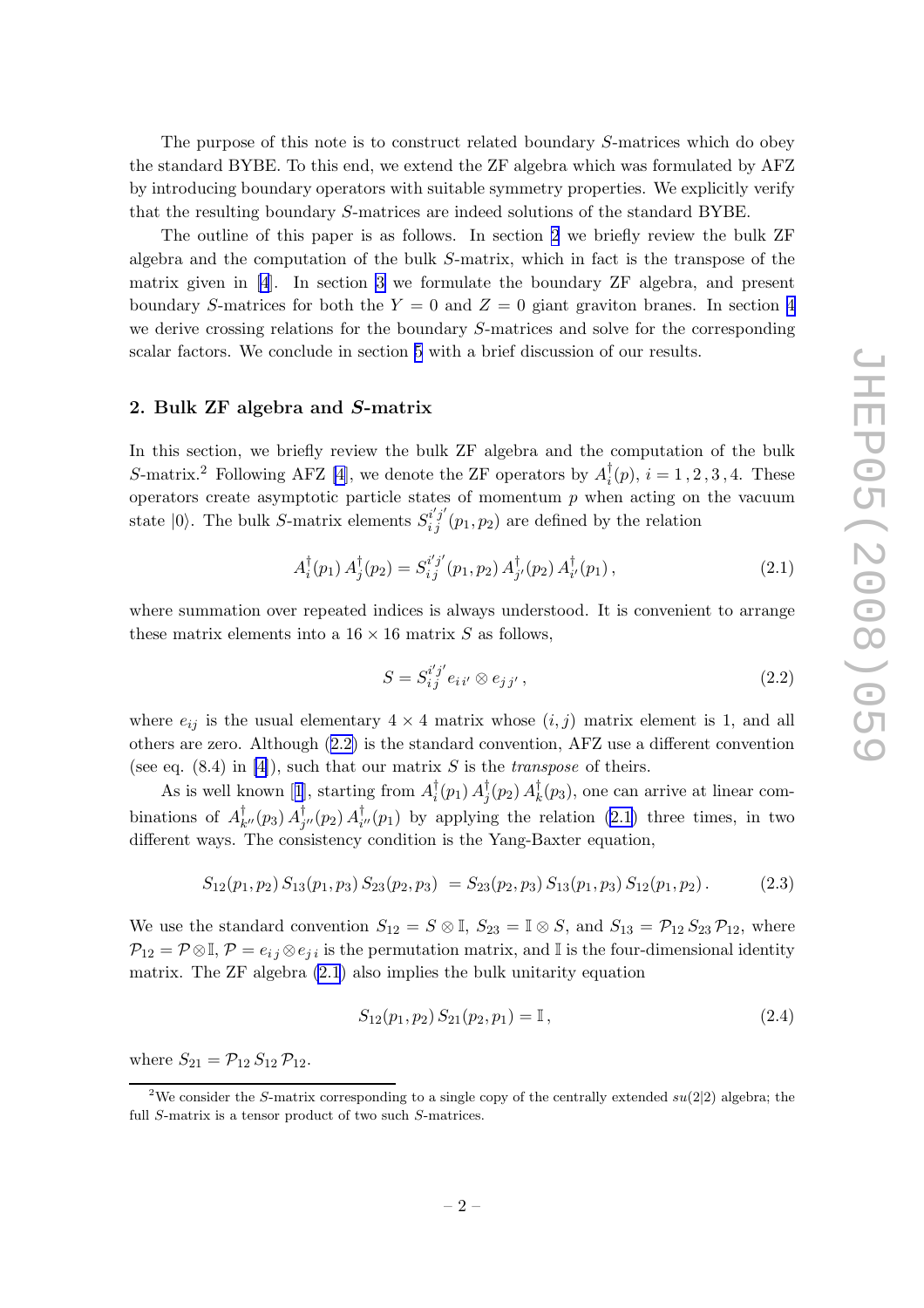<span id="page-3-0"></span>For later reference, we note (as also discussed in[[4\]](#page-18-0)) that the conjugate operators  $\left(A_i^{\dagger}\right)$  $\big( \frac{1}{i}(p) \big) \big)^\dagger = A^i(p)$  obey

$$
A^{i}(p_1) A^{j}(p_2) = S^{i j}_{i' j'}(p_1, p_2) A^{j'}(p_2) A^{i'}(p_1), \qquad (2.5)
$$

whichtogether with ([2.1](#page-2-0)) implies the so-called physical unitarity condition  $S_{21}(p_2, p_1)$  $S_{12}^{\dagger}(p_1, p_2)$ , and therefore

$$
S_{12}(p_1, p_2) S_{12}^{\dagger}(p_1, p_2) = \mathbb{I}.
$$
 (2.6)

The centrally extended  $su(2|2)$  algebra consists of the rotation generators  $L_a^b$ ,  $R_\alpha^{\beta}$ , the supersymmetry generators  $Q_{\alpha}^{a}$ ,  $Q_{a}^{\dagger \alpha}$ , and the central elements  $C, C^{\dagger}, H$ . Latin indices  $a, b, \ldots$  take values  $\{1, 2\}$ , while Greek indices  $\alpha, \beta, \ldots$  take values  $\{3, 4\}$ . These generators have the following nontrivial commutation relations[[4](#page-18-0), [5](#page-18-0), [15\]](#page-18-0)

$$
\begin{aligned}\n\left[L_a^b, J_c\right] &= \delta_c^b J_a - \frac{1}{2} \delta_a^b J_c, & \left[R_{\alpha}^{\ \beta}, J_{\gamma}\right] &= \delta_{\gamma}^{\beta} J_{\alpha} - \frac{1}{2} \delta_{\alpha}^{\beta} J_{\gamma}, \\
\left[L_a^b, J^c\right] &= -\delta_a^c J^b + \frac{1}{2} \delta_a^b J^c, & \left[R_{\alpha}^{\ \beta}, J^{\gamma}\right] &= -\delta_{\alpha}^{\gamma} J^{\beta} + \frac{1}{2} \delta_{\alpha}^{\beta} J^{\gamma}, \\
\left\{Q_{\alpha}^{\ a}, Q_{\beta}^{\ b}\right\} &= \epsilon_{\alpha\beta} \epsilon^{ab} C, & \left\{Q_a^{\dagger\alpha}, Q_b^{\dagger\beta}\right\} &= \epsilon^{\alpha\beta} \epsilon_{ab} C^{\dagger}, \\
\left\{Q_{\alpha}^{\ a}, Q_b^{\dagger\beta}\right\} &= \delta_b^a R_{\alpha}^{\ \beta} + \delta_{\alpha}^{\beta} L_b^a + \frac{1}{2} \delta_b^a \delta_{\alpha}^{\beta} H,\n\end{aligned}
$$
\n(2.7)

where  $J_i$  ( $J^i$ ) denotes any lower (upper) index of a generator, respectively.

The action of the bosonic generators on the ZF operators is given by

$$
L_a^b A_c^\dagger(p) = \left(\delta_c^b \delta_a^d - \frac{1}{2} \delta_a^b \delta_c^d\right) A_d^\dagger(p) + A_c^\dagger(p) L_a^b, \qquad L_a^b A_\gamma^\dagger(p) = A_\gamma^\dagger(p) L_a^b,
$$
  

$$
R_\alpha^{\ \beta} A_\gamma^\dagger(p) = \left(\delta_\gamma^\beta \delta_\alpha^\delta - \frac{1}{2} \delta_\alpha^\beta \delta_\gamma^\delta\right) A_\delta^\dagger(p) + A_\gamma^\dagger(p) R_\alpha^{\ \beta}, \qquad R_\alpha^{\ \beta} A_c^\dagger(p) = A_c^\dagger(p) R_\alpha^{\ \beta}.
$$
 (2.8)

Moreover, the action of the supersymmetry generators is given by (see eq.  $(4.21)$  in [\[4](#page-18-0)])

$$
Q_{\alpha}^{a} A_{b}^{\dagger}(p) = e^{-ip/2} \left[ a(p) \delta_{b}^{a} A_{\alpha}^{\dagger}(p) + A_{b}^{\dagger}(p) Q_{\alpha}^{a} \right],
$$
  
\n
$$
Q_{\alpha}^{a} A_{\beta}^{\dagger}(p) = e^{-ip/2} \left[ b(p) \epsilon_{\alpha\beta} \epsilon^{ab} A_{b}^{\dagger}(p) - A_{\beta}^{\dagger}(p) Q_{\alpha}^{a} \right],
$$
  
\n
$$
Q_{a}^{\dagger\alpha} A_{b}^{\dagger}(p) = e^{ip/2} \left[ c(p) \epsilon_{ab} \epsilon^{\alpha\beta} A_{\beta}^{\dagger}(p) + A_{b}^{\dagger}(p) Q_{\alpha}^{\dagger\alpha} \right],
$$
  
\n
$$
Q_{a}^{\dagger\alpha} A_{\beta}^{\dagger}(p) = e^{ip/2} \left[ d(p) \delta_{\beta}^{\alpha} A_{a}^{\dagger}(p) - A_{\beta}^{\dagger}(p) Q_{a}^{\dagger\alpha} \right].
$$
\n(2.9)

AFZ work with a different set of relations for the supersymmetry generators which involve the world-sheet momentum operator (see eq. (4.15) in [\[4\]](#page-18-0)). However, as we shall see in section [3.2,](#page-7-0) the relations (2.9) are more natural when dealing with a boundary.

The one-particle states  $A_i^{\dagger}$  $\binom{1}{i}(p)|0\rangle$  operators form a representation of the symmetry algebra with  $C = a b e^{-ip}$ ,  $C^* = c d e^{ip}$ ,  $H = a d + bc$ , provided  $ad - bc = 1$ . The representation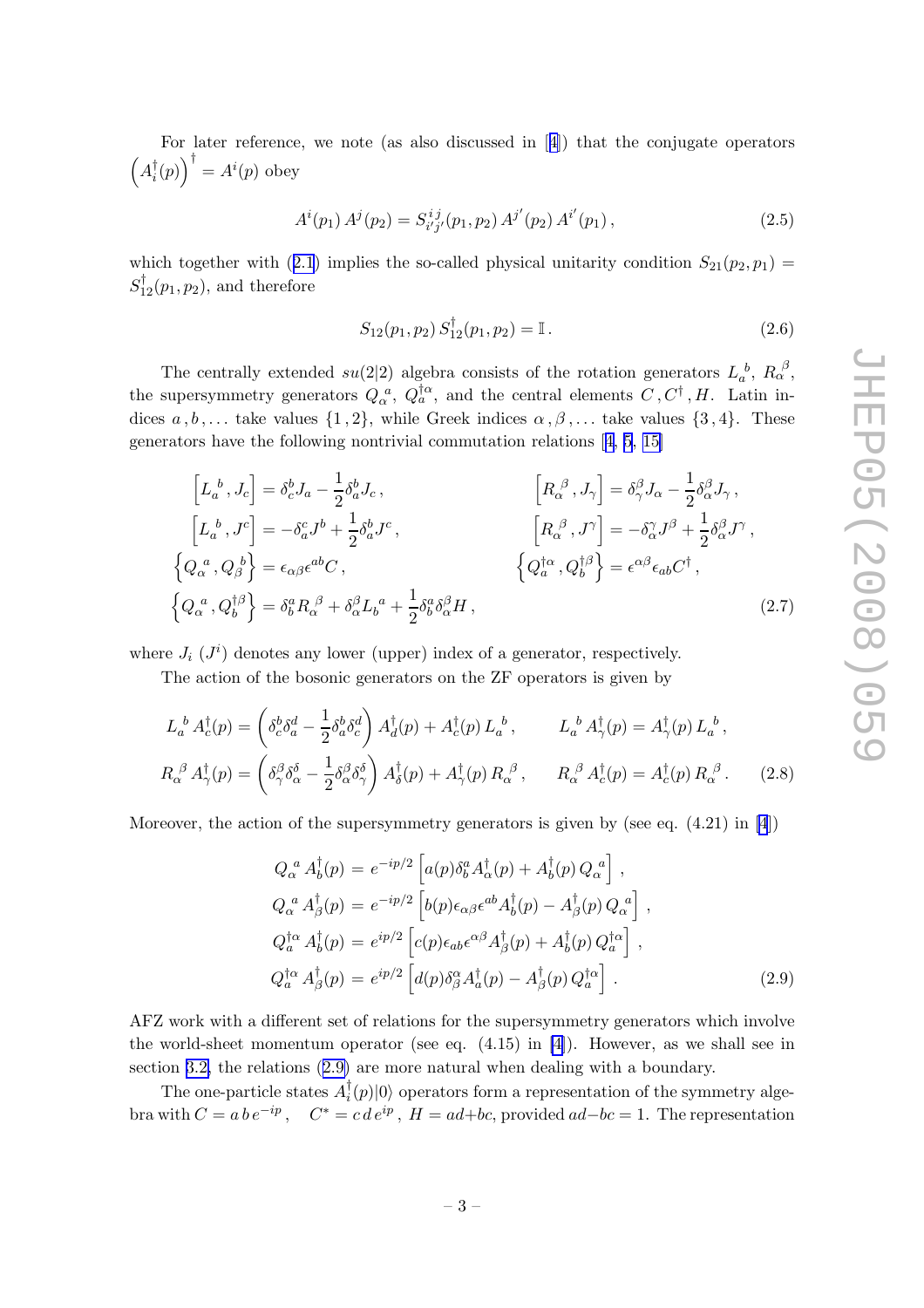<span id="page-4-0"></span>isalso unitary provided  $d = a^*$ ,  $c = b^*$ . Since  $C = ig(1 - e^{-ip})$  [[4](#page-18-0)], the parameters can be chosen as follows [\[4, 5](#page-18-0)]

$$
a = \sqrt{g}\eta \,, \quad b = \sqrt{g}\frac{i}{\eta}\left(\frac{x^+}{x^-} - 1\right) \,, \quad c = -\sqrt{g}\frac{\eta}{x^+} \,, \quad d = \sqrt{g}\frac{x^+}{i\eta}\left(1 - \frac{x^-}{x^+}\right) \,, \quad (2.10)
$$

where

$$
x^{+} + \frac{1}{x^{+}} - x^{-} - \frac{1}{x^{-}} = \frac{i}{g}, \quad \frac{x^{+}}{x^{-}} = e^{ip}, \quad \eta = \sqrt{i(x^{-} - x^{+})}. \tag{2.11}
$$

Hence,

$$
H = -ig\left(x^{+} - \frac{1}{x^{+}} - x^{-} + \frac{1}{x^{-}}\right). \tag{2.12}
$$

The S-matrix can be determined (up to a phase) by demanding that it commute with the symmetry generators.<sup>3</sup> That is, starting from  $J A_i^{\dagger}(p_1) A_j^{\dagger}$  $\langle j(p_2)|0\rangle$  where  $J$  is a symmetry generator, and assuming that J annihilates the vacuum state, one can arrive at linear combinations of  $A_i^{\dagger}$  $_{j^{\prime }}^{\dagger }(p_{2})\,A_{i}^{\dagger }$  $\langle p_1 | 0 \rangle$  $\langle p_1 | 0 \rangle$  $\langle p_1 | 0 \rangle$  in two different ways, by applying the ZF relation ([2.1](#page-2-0)) and the symmetry relations [\(2.8](#page-3-0)), [\(2.9](#page-3-0)) in different orders. The consistency condition is a system of linear equations for the S-matrix elements. The result for the nonzero matrix elements is[[4](#page-18-0)]

$$
S_{aa}^{aa} = A, \t S_{\alpha\alpha}^{a\alpha} = D,
$$
  
\n
$$
S_{ab}^{ab} = \frac{1}{2}(A - B), \t S_{ab}^{ba} = \frac{1}{2}(A + B),
$$
  
\n
$$
S_{\alpha\beta}^{\alpha\beta} = \frac{1}{2}(D - E), \t S_{\alpha\beta}^{\beta\alpha} = \frac{1}{2}(D + E),
$$
  
\n
$$
S_{ab}^{\alpha\beta} = -\frac{1}{2}\epsilon_{ab}\epsilon^{\alpha\beta}C, \t S_{\alpha\beta}^{ab} = -\frac{1}{2}\epsilon^{ab}\epsilon_{\alpha\beta}F,
$$
  
\n
$$
S_{a\alpha}^{a\alpha} = G, \t S_{a\alpha}^{a\alpha} = H, \t S_{\alpha a}^{a\alpha} = K, \t S_{\alpha a}^{\alpha a} = L, \t (2.13)
$$

where  $a, b \in \{1, 2\}$  with  $a \neq b$ ;  $\alpha, \beta \in \{3, 4\}$  with  $\alpha \neq \beta$ ; and

$$
A = S_0 \frac{x_2^- - x_1^+}{x_2^+ - x_1^-} \frac{\eta_1 \eta_2}{\tilde{\eta}_1 \tilde{\eta}_2},
$$
  
\n
$$
B = -S_0 \left[ \frac{x_2^- - x_1^+}{x_2^+ - x_1^-} + 2 \frac{(x_1^- - x_1^+)(x_2^- - x_2^+)(x_2^- + x_1^+)}{(x_1^- - x_2^+)(x_1^- x_2^- - x_1^+ x_2^+)} \right] \frac{\eta_1 \eta_2}{\tilde{\eta}_1 \tilde{\eta}_2},
$$
  
\n
$$
C = S_0 \frac{2ix_1^- x_2^- (x_1^+ - x_2^+)\eta_1 \eta_2}{x_1^+ x_2^+ (x_1^- - x_2^+)(1 - x_1^- x_2^-)}, \qquad D = -S_0,
$$
  
\n
$$
E = S_0 \left[ 1 - 2 \frac{(x_1^- - x_1^+)(x_2^- - x_2^+)(x_1^- + x_2^+)}{(x_1^- - x_2^+)(x_1^- x_2^- - x_1^+ x_2^+)} \right],
$$
  
\n
$$
F = S_0 \frac{2i(x_1^- - x_1^+)(x_2^- - x_2^+)(x_1^+ - x_2^+)}{(x_1^- - x_2^+)(1 - x_1^- x_2^-)\tilde{\eta}_1 \tilde{\eta}_2},
$$

<sup>&</sup>lt;sup>3</sup>The idea of using nonlocal (fractional-spin) integrals of motion to determine bulk S-matrices goes at least as far back as the works[[16, 17\]](#page-18-0). This approach was extended to boundary S-matrices in[[18\]](#page-19-0).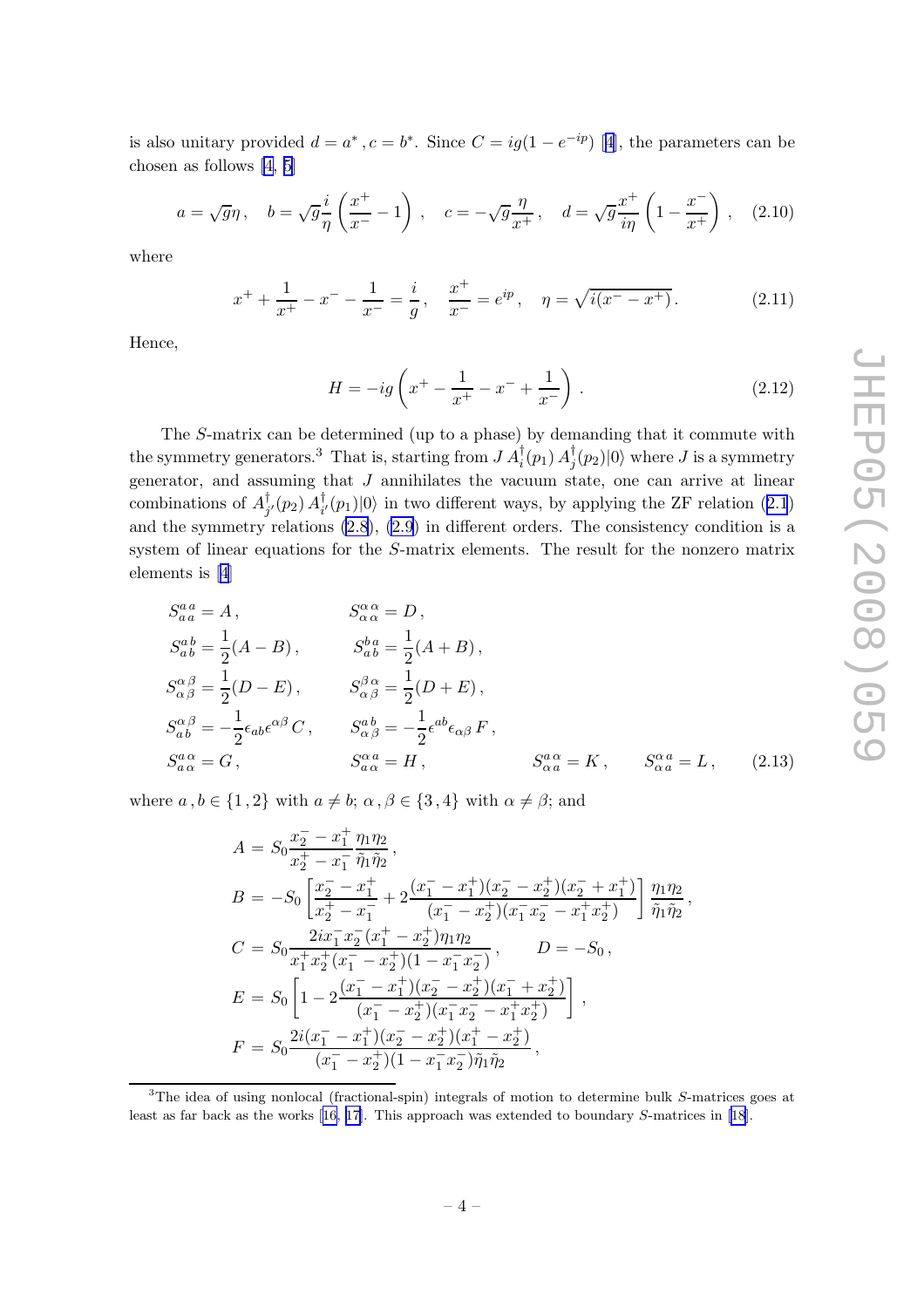<span id="page-5-0"></span>
$$
G = S_0 \frac{(x_2^- - x_1^-)}{(x_2^+ - x_1^-)} \frac{\eta_1}{\tilde{\eta}_1}, \qquad H = S_0 \frac{(x_2^+ - x_2^-)}{(x_1^- - x_2^+)} \frac{\eta_1}{\tilde{\eta}_2},
$$
  
\n
$$
K = S_0 \frac{(x_1^+ - x_1^-)}{(x_1^- - x_2^+)} \frac{\eta_2}{\tilde{\eta}_1}, \qquad L = S_0 \frac{(x_1^+ - x_2^+)}{(x_1^- - x_2^+)} \frac{\eta_2}{\tilde{\eta}_2},
$$
\n(2.14)

where

$$
x_i^{\pm} = x^{\pm}(p_i), \quad \eta_1 = \eta(p_1)e^{ip_2/2}, \quad \eta_2 = \eta(p_2), \quad \tilde{\eta}_1 = \eta(p_1), \quad \tilde{\eta}_2 = \eta(p_2)e^{ip_1/2}, \quad (2.15)
$$

and $\eta(p)$  is given in ([2.11](#page-4-0)). This S-matrix satisfies the standard Yang-Baxter equation ([2.3](#page-2-0)). It also satisfies the unitarity equation [\(2.4](#page-2-0)), provided that the scalar factor obey

$$
S_0(p_1, p_2) S_0(p_2, p_1) = 1.
$$
\n(2.16)

### 3. Boundary ZF algebra and S-matrix

We consider now the problem of scattering from a boundary. Following HM [\[8\]](#page-18-0), we consider the cases of the  $Y = 0$  and  $Z = 0$  giant graviton branes, which we consider in turn.

#### 3.1  $Y = 0$  giant graviton brane

In order to describe boundary scattering, we extend the bulk ZF algebra [\(2.1](#page-2-0)) by introducing appropriate boundary operators which create the boundary-theory vacuum state  $|0\rangle_B$ from  $|0\rangle$  [\[14](#page-18-0)]. Since there is no boundary degree of freedom for the  $Y = 0$  giant graviton brane, the corresponding boundary operator is a scalar. For a right boundary, we introduce a right boundary operator  $B_R$ , and define the right boundary S-matrix by

$$
A_i^{\dagger}(p) B_R = R_i^{Ri'}(p) A_{i'}^{\dagger}(-p) B_R.
$$
 (3.1)

We arrange the S-matrix elements in the usual way into a matrix  $R^R = R_i^{R_i'} e_{i i'}$ . Starting from  $A_i^{\dagger}$  $_{i}^{\dagger}(p_{1})$   $A_{j}^{\dagger}$  $j^{\dagger}(p_2) B_R$ , one can arrive at linear combinations of  $A_i^{\dagger}$  $_{i^{\prime\prime\prime}}^{\dagger}(-p_1) \, A_j^{\dagger}$  $_{j^{\prime\prime\prime}}^{\perp}(-p_2)\,B_R$ by applying each of the relations [\(2.1](#page-2-0)) and (3.1) two times, in two different ways. The consistency condition is the right BYBE

$$
S_{12}(p_1, p_2) R_1^R(p_1) S_{21}(p_2, -p_1) R_2^R(p_2) = R_2^R(p_2) S_{12}(p_1, -p_2) R_1^R(p_1) S_{21}(-p_2, -p_1) (3.2)
$$

The algebra (3.1) also implies the right boundary unitarity equation

$$
R^{R}(p) R^{R}(-p) = \mathbb{I}.
$$
\n(3.3)

We also assume, in analogy with the bulk case [\(2.6](#page-3-0)), the physical unitarity condition

$$
R^R(p) R^R(p)^\dagger = \mathbb{I} \,. \tag{3.4}
$$

For a left boundary, we introduce a left boundary operator  $B_L$ , and use the conjugate ZF operators  $A^{i}(p)$  to define a left boundary S-matrix  $R^{L}(p)$ ,<sup>4</sup>

$$
B_L A^i(p) = R_{i'}^{Li}(p) B_L A^{i'}(-p).
$$
\n(3.6)

$$
R_1^L(p_1) S_{12}(-p_1, p_2) R_2^L(p_2) S_{21}(-p_2, -p_1) = S_{12}(p_1, p_2) R_2^L(p_2) S_{21}(-p_2, p_1) R_1^L(p_1).
$$
 (3.5)

However, this left boundary S-matrix would not obey the natural relation [\(3.8\)](#page-6-0).

<sup>&</sup>lt;sup>4</sup>One could try to instead use  $A_i^{\dagger}(p)$  to define a left boundary S-matrix, namely  $B_L A_i^{\dagger}(p)$  =  $R_i^L$ <sup>i'</sup>(p)  $B_L A_{i'}^{\dagger}(-p)$ , which would instead obey (cf. [\(3.9\)](#page-6-0))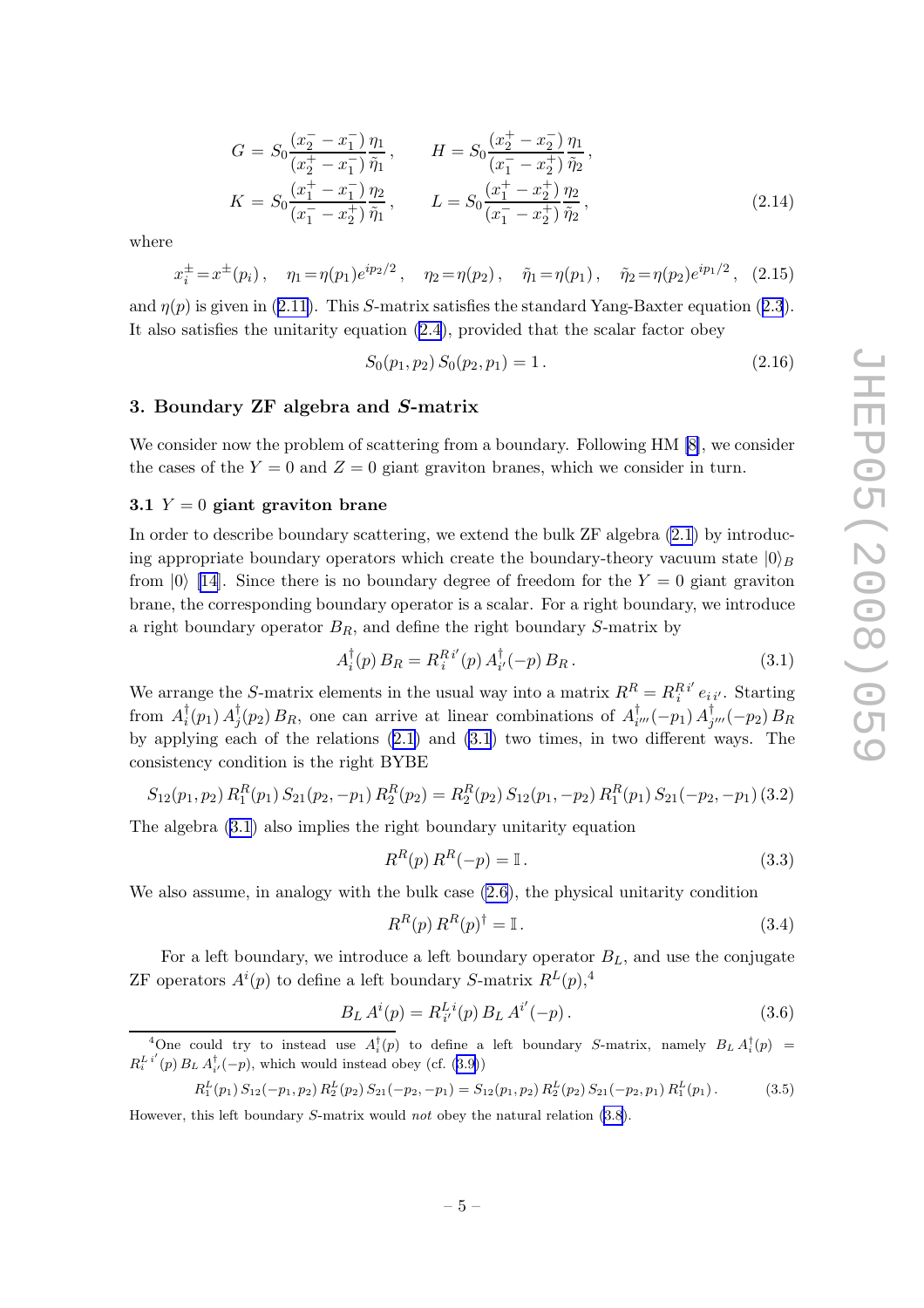<span id="page-6-0"></span>Ifwe identify  $B_L$  with  $(B_R)^{\dagger}$ , then ([3.1](#page-5-0)) and [\(3.6\)](#page-5-0) imply

$$
R^{L}(p) = R^{R}(p)^{\dagger}.
$$
\n
$$
(3.7)
$$

Hence, it suffices to consider only the case of right boundary scattering. The unitarity conditions([3.3](#page-5-0)),([3.4\)](#page-5-0) then imply the relation

$$
R^L(p) = R^R(-p) \tag{3.8}
$$

which was proposed by HM. We remark that, starting from  $B_L A^i(p) A^j(p)$ , and with the help of([2.5](#page-3-0)), one can derive the left BYBE

$$
R_1^{Lt_1}(p_1) S_{12}^{t_1t_2}(-p_1, p_2) R_2^{Lt_2}(p_2) S_{21}^{t_1t_2}(-p_2, -p_1)
$$
  
=  $S_{12}^{t_1t_2}(p_1, p_2) R_2^{Lt_2}(p_2) S_{21}^{t_1t_2}(-p_2, p_1) R_1^{Lt_1}(p_1)$ , (3.9)

where  $t_i$  denotes transposition in the  $i^{\text{th}}$  space. Taking the transpose in both spaces 1 and 2, interchanging spaces 1 and 2 (i.e., conjugating both sides with the permutation matrix  $\mathcal{P}_{12}$ , and relabeling  $p_2 \mapsto -p_1, p_1 \mapsto -p_2$ , we recover the right BYBE [\(3.2](#page-5-0)) with the identification (3.8).

Following HM, we proceed to determine the boundary S-matrix using the symmetry of the problem. The  $Y = 0$  giant graviton brane preserves only an  $su(1|2)$  subalgebra [\[8\]](#page-18-0), which includes (say) the supersymmetry generators  $Q_{\alpha}^{\ 1}$  and  $Q_{1}^{\dagger\alpha}$  with  $\alpha \in \{3, 4\}$ . The right boundary S-matrix is diagonal, with matrix elements

$$
R_1^{R1} = r_1 \,, \quad R_2^{R2} = r_2 \,, \quad R_3^{R3} = R_4^{R4} = r \,. \tag{3.10}
$$

Usingfirst  $(2.9)$  $(2.9)$  and then  $(3.1)$  $(3.1)$ , we find

$$
Q_3^{\ 1} A_1^{\dagger}(p) B_R |0\rangle = e^{-ip/2} \left[ a(p) A_3^{\dagger}(p) + A_1^{\dagger}(p) Q_3^{\ 1} \right] B_R |0\rangle
$$
  
= 
$$
e^{-ip/2} a(p) r A_3^{\dagger}(-p) B_R |0\rangle ,
$$
 (3.11)

where we have passed to the second equality using also the assumption that  $Q_3^{\{1\}}$  annihilates the vacuum state  $B_R|0\rangle$ . Reversing the order, i.e., using first [\(3.1\)](#page-5-0) and then [\(2.9](#page-3-0)), we obtain

$$
Q_3^{1} A_1^{\dagger}(p) B_R |0\rangle = r_1 Q_3^{1} A_1^{\dagger}(-p) B_R |0\rangle = r_1 e^{ip/2} \left[ a(-p) A_3^{\dagger}(-p) + A_1^{\dagger}(-p) Q_3^{1} \right] B_R |0\rangle
$$
  
=  $r_1 e^{ip/2} a(-p) A_3^{\dagger}(-p) B_R |0\rangle$ . (3.12)

Consistency of the results (3.11) and (3.12) requires

$$
\frac{r_1}{r} = e^{-ip} \frac{a(p)}{a(-p)} = e^{-ip},\tag{3.13}
$$

where, in passing to the second equality, we have used [\[8](#page-18-0)]

$$
x^{\pm}(-p) = -x^{\mp}(p), \qquad \eta(-p) = \eta(p), \qquad (3.14)
$$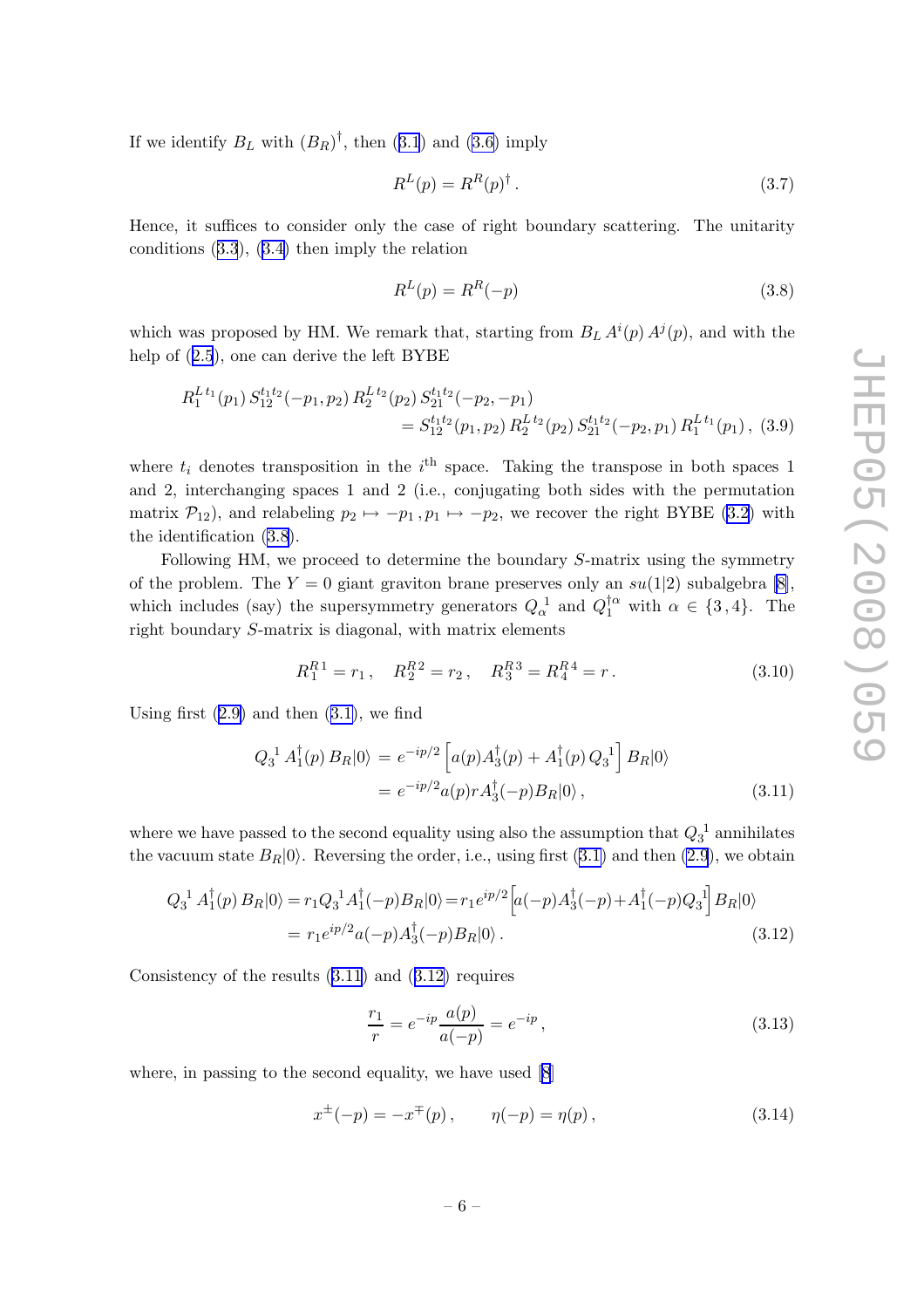<span id="page-7-0"></span>since  $x^{\pm} \mapsto -x^{\mp}$  corresponds to  $p \mapsto -p$ ,  $H \mapsto H$ . Similarly, starting from  $Q_3^{-1} \, A_4^\dagger$  $_4^{\dagger}(p) B_R |0\rangle$ , we readily obtain

$$
\frac{r_2}{r} = e^{ip} \frac{b(-p)}{b(p)} = -1.
$$
\n(3.15)

The same results are obtained using instead the other conserved supersymmetry generators. We conclude that the right boundary  $S$ -matrix is given by the diagonal matrix<sup>5</sup>

$$
R^{R}(p) = R_{0}^{R}(p) \operatorname{diag}(e^{-ip}, -1, 1, 1). \qquad (3.16)
$$

We have explicitly verified that this matrix satisfies the standard BYBE([3.2](#page-5-0)). It also evidently satisfies the boundary unitarity equation [\(3.3\)](#page-5-0), provided that the corresponding scalar factor satisfies

$$
R_0^R(p) R_0^R(-p) = 1.
$$
\n(3.17)

If we demand the conservation of the supersymmetry generators  $Q_{\alpha}^2$ ,  $Q_2^{\dagger \alpha}$  instead of  $Q_{\alpha}^{\{1\}}$ ,  $Q_1^{\dagger \alpha}$ , then we obtain the same result (3.16) except with the first two elements permuted.

The matrix  $(3.16)$  is similar (but not identical) to the right boundary S-matrix proposed by HM. The latter does not satisfy([3.2\)](#page-5-0), but it does satisfy([3.5](#page-5-0)). We note that the left HM boundary S-matrix and our right boundary S-matrix are related by

$$
R^{L}(p)_{\text{HM}} = R^{R}(p) \text{ U}(2p) \tag{3.18}
$$

(up to a permutation of the first two elements), where  $U(p)$  is a diagonal matrix relating the "string" and "chain" bases given by (see eq. (8.8) in [\[4\]](#page-18-0))

$$
U(p) = diag(e^{ip/2}, e^{ip/2}, 1, 1).
$$
 (3.19)

One can show that the boundary  $S$ -matrix  $(3.16)$  is essentially (i.e., up to permutations, etc.) the unique diagonal solution of the BYBE [\(3.2\)](#page-5-0) with the AFZ bulk S-matrix. In particular, no free boundary parameters appear in the solution. This is different from the case of the Hubbard model[[19\]](#page-19-0), for which the BYBE has diagonal solutions with a free parameter[[20](#page-19-0)]. This difference seems paradoxical, given that the AFZ S-matrix is related[[21\]](#page-19-0) to Shastry's R-matrix. This difference can be attributed to the fact that a specific parametrization of  $x^{\pm}(p)$  is needed to relate the bulk matrices (see eqs. (12), (14) and (A.3) in [\[21\]](#page-19-0)), which is incompatible with the boundary matrices in [\[20](#page-19-0)].

#### 3.2  $Z = 0$  giant graviton brane

According to HM, the  $Z = 0$  giant graviton brane has a boundary degree of freedom and full  $su(2|2)$  symmetry. Correspondingly, we introduce a right boundary operator with an index  $B_{iR}$ ,

$$
A_i^{\dagger}(p) B_j{}_{R} = R_{ij}^{Ri'j'}(p) A_{i'}^{\dagger}(-p) B_{j'R}, \qquad (3.20)
$$

 $5$ The left boundary S-matrix [\(3.6\)](#page-5-0) can be computed in a completely analogous manner using the Her-mitian conjugate of the relations ([2.9](#page-3-0)) with  $(Q_\alpha^{\ a})^\dagger = Q_a^{\dagger \alpha}$ . The result is an accord with [\(3.8](#page-6-0)).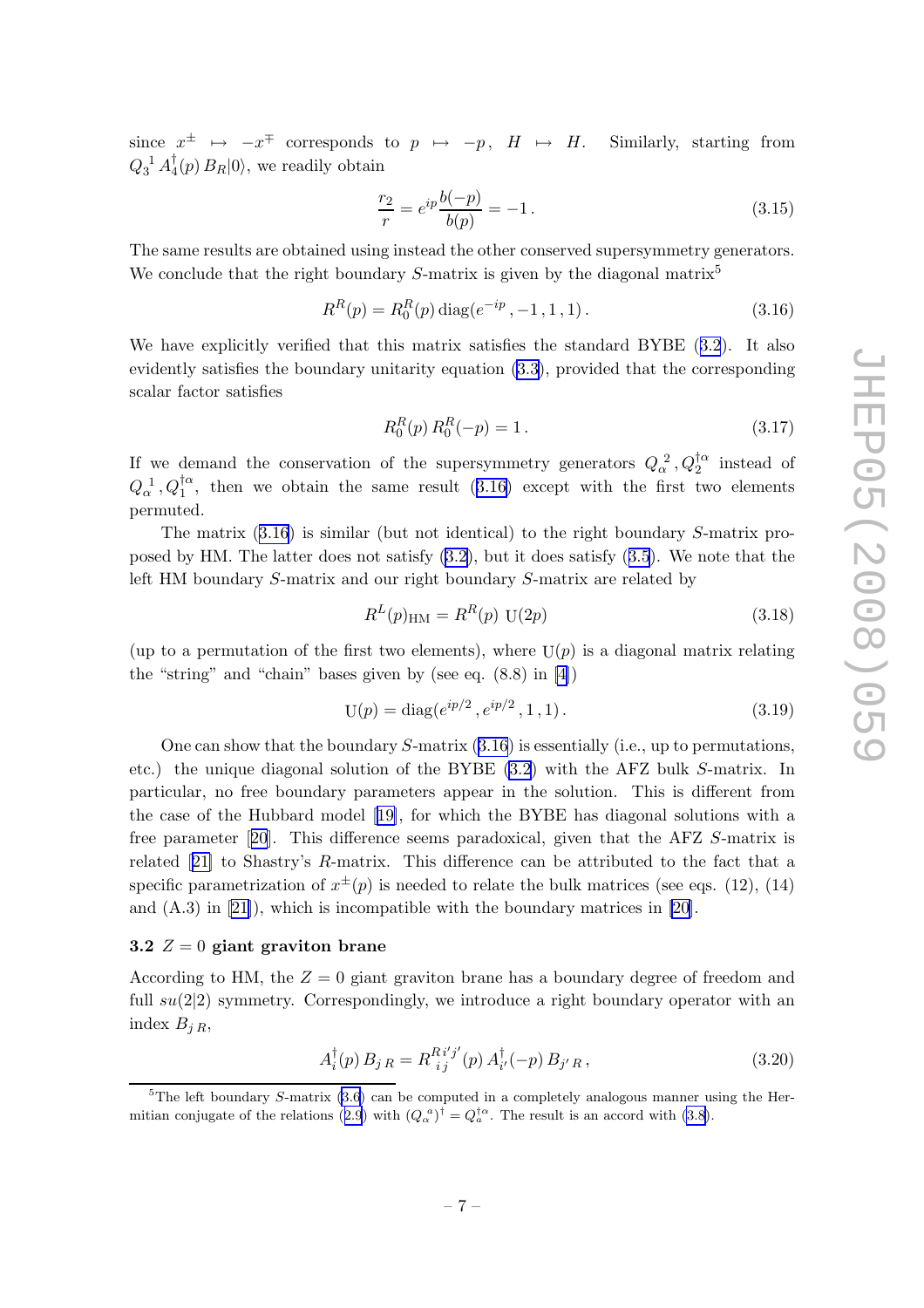<span id="page-8-0"></span>and we arrange the boundary S-matrix elements into the  $16 \times 16$  matrix  $R^R$ ,

$$
R^{R} = R^{R i' j'}_{i j} e_{i i'} \otimes e_{j j'}.
$$
\n(3.21)

It satisfies the right BYBE (cf. eq.([3.2\)](#page-5-0))

$$
S_{12}(p_1, p_2) R_{13}^R(p_1) S_{21}(p_2, -p_1) R_{23}^R(p_2)
$$
  
=  $R_{23}^R(p_2) S_{12}(p_1, -p_2) R_{13}^R(p_1) S_{21}(-p_2, -p_1)$ , (3.22)

andthe right boundary unitarity equation ([3.3\)](#page-5-0), where now  $\mathbb{I}$  is the 16-dimensional identity matrix.

Moreover, we introduce the left boundary operator  $B_L^i = (B_i_R)^{\dagger}$ , and define the left boundary S-matrix by

$$
B_L^i A^j(p) = R_{i'j'}^{Lij}(p) B_L^{i'} A^{j'}(-p).
$$
\n(3.23)

It follows from([3.20](#page-7-0)) and (3.23) that

$$
R_{12}^L(p) = R_{21}^R(p)^{t_1 t_2 *} \equiv R_{21}^R(p)^\dagger.
$$
\n(3.24)

The unitarity conditions([3.3\)](#page-5-0),([3.4\)](#page-5-0) then imply a relation analogous to the one for the  $Y = 0$  case [\(3.8\)](#page-6-0),

$$
R_{12}^L(p) = R_{21}^R(-p). \tag{3.25}
$$

We again use symmetry to compute the boundary S-matrix. We assume that the symmetry generators act on the right boundary operators as follows

$$
L_a^b B_{cR} = \left(\delta_c^b \delta_a^d - \frac{1}{2} \delta_a^b \delta_c^d\right) B_{dR}, \qquad L_a^b B_{\gamma R} = 0,
$$
  

$$
R_\alpha^\beta B_{\gamma R} = \left(\delta_\gamma^\beta \delta_\alpha^\delta - \frac{1}{2} \delta_\alpha^\beta \delta_\gamma^\delta\right) B_{\delta R}, \qquad R_\alpha^\beta B_{cR} = 0,
$$
 (3.26)

and<sup>6</sup>

$$
Q_{\alpha}^{\ a} B_{bR} = a_B \delta_b^a B_{\alpha R},
$$
  
\n
$$
Q_{\alpha}^{\ a} B_{\beta R} = b_B \epsilon_{\alpha\beta} \epsilon^{ab} B_{bR},
$$
  
\n
$$
Q_{a}^{\dagger \alpha} B_{bR} = c_B \epsilon_{ab} \epsilon^{\alpha \beta} B_{\beta R},
$$
  
\n
$$
Q_{a}^{\dagger \alpha} B_{\beta R} = d_B \delta_{\beta}^{\alpha} B_{aR}.
$$
\n(3.27)

The boundary operators form a fundamental representation of the symmetry algebra([2.7](#page-3-0)) provided

$$
a_B d_B - b_B c_B = 1,
$$
\n
$$
(3.28)
$$

<sup>6</sup> If we had used the commutation relations of the ZF operators with the supersymmetry generators preferred by AFZ (namely, eq. (4.15) in [\[4\]](#page-18-0)) instead of [\(2.9](#page-3-0)), then operators  $e^{\pm iP/2}$  would appear on the r.h.s. of (3.27).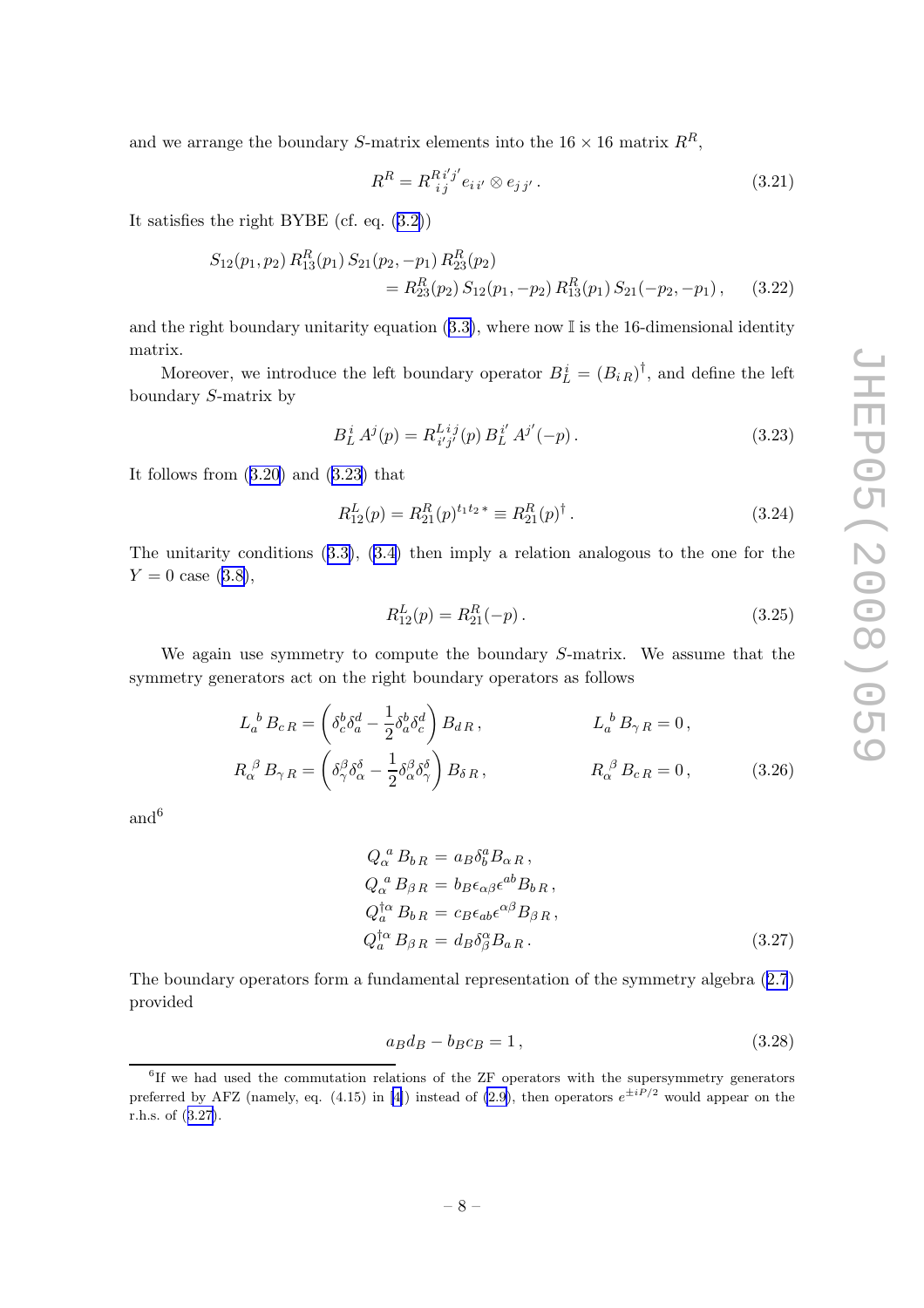<span id="page-9-0"></span>with

$$
C = a_B b_B, \quad C^* = c_B d_B, \quad H = a_B d_B + b_B c_B. \tag{3.29}
$$

We take  $d_B = a_B^*$ ,  $c_B = b_B^*$  (unitarity); and we set  $C = ig$ , which is consistent with the requirement  $|C| = g$  [\[8\]](#page-18-0). A suitable parametrization is

$$
a_B = \sqrt{g}\eta_B
$$
,  $b_B = \sqrt{g}\frac{i}{\eta_B}$ ,  $c_B = \sqrt{g}\frac{\eta_B}{x_B}$ ,  $d_B = \sqrt{g}\frac{x_B}{i\eta_B}$ , (3.30)

where

$$
\eta_B = \sqrt{-ix_B}, \qquad x_B = \frac{i}{2g} \left( 1 + \sqrt{1 + 4g^2} \right). \tag{3.31}
$$

This parametrization coincides with the one used by HM for a particular value of their parameter $f_B$ , namely  $f_B = i$ . (See eqs. (3.34) - (3.37) in [[8\]](#page-18-0).) We emphasize that our parameters  $(3.30)$  are independent of p, in keeping with the fact that momentum is a property only of the bulk excitations. In contrast, because HM use Beisert's "non local" notation(see the second reference in [[5](#page-18-0)]), their values of  $f_B$  are functions of p which change under scattering.

The nonzero matrix elements of the right boundary S-matrix are

$$
R_{aa}^{Raa} = A, \t R_{\alpha\alpha}^{R\alpha\alpha} = D,
$$
  
\n
$$
R_{ab}^{Rab} = \frac{1}{2}(A+B), \t R_{ab}^{Rba} = \frac{1}{2}(A-B),
$$
  
\n
$$
R_{\alpha\beta}^{R\alpha\beta} = \frac{1}{2}(D+E), \t R_{\alpha\beta}^{R\beta\alpha} = \frac{1}{2}(D-E),
$$
  
\n
$$
R_{ab}^{R\alpha\beta} = \frac{1}{2}\epsilon_{ab}\epsilon^{\alpha\beta}C, \t R_{\alpha\beta}^{Rab} = \frac{1}{2}\epsilon^{ab}\epsilon_{\alpha\beta}F,
$$
  
\n
$$
R_{a\alpha}^{Ra\alpha} = K, \t R_{a\alpha}^{R\alpha a} = L, \t R_{\alpha a}^{Ra\alpha} = G, \t R_{\alpha a}^{R\alpha a} = H, \t (3.32)
$$

where  $a, b \in \{1, 2\}$  with  $a \neq b$ ; and  $\alpha, \beta \in \{3, 4\}$  with  $\alpha \neq \beta$ . Proceeding as before, we obtain

$$
A = e^{-2ip} A_{HM} = R_0^R \frac{x^-(x^+ + x_B)}{x^+(x^- - x_B)},
$$
  
\n
$$
B = e^{-2ip} B_{HM} = R_0^R \frac{2x^+ x^- x_B + (x^+ - x_B)[-2(x^+)^2 + 2(x^-)^2 + x^+ x^-]}{(x^+)^2 (x^- - x_B)},
$$
  
\n
$$
C = C_{HM} = R_0^R \frac{2\eta \eta_B}{i} \frac{(x^- + x^+)(x^- x_B - x^+ x_B - x^- x^+)}{x_B x^-(x^+)^2 (x^- - x_B)},
$$
  
\n
$$
D = D_{HM} = R_0^R,
$$
  
\n
$$
E = E_{HM} = R_0^R \frac{2[(x^+)^2 - (x^-)^2] - x^+ x^- + x_B(x^- - x^+ + x^-(x^+)^2] - x_B(x^+ x^-)^2 (x_B - x^-)}{(x^- x^+)^2 x_B (x^- - x_B)},
$$
  
\n
$$
F = e^{-2ip} F_{HM} = R_0^R \frac{2i}{\eta \eta_B} \frac{[(x^+)^2 - (x^-)^2](x_B x^+ - x_B x^- + x^+ x^-)}{(x^+)^2 x^-(x^- - x_B)},
$$
  
\n
$$
G = e^{-ip} G_{HM} = R_0^R \frac{\eta_B}{\eta} \frac{(x^+)^2 - (x^-)^2}{x^+(x^- - x_B)},
$$
  
\n
$$
H = e^{-ip} H_{HM} = R_0^R \frac{(x^+)^2 - x_B x^-}{x^+(x^- - x_B)},
$$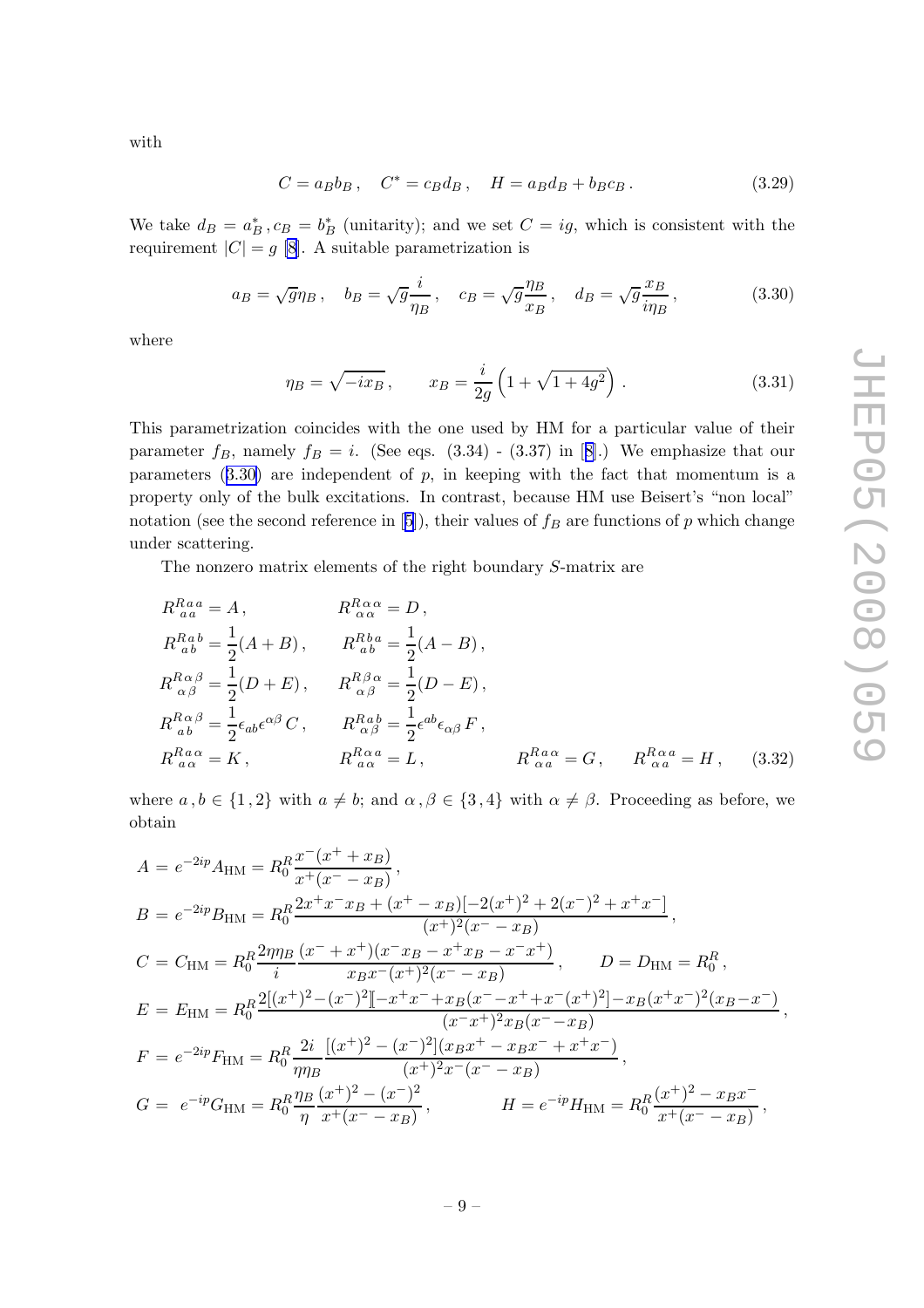<span id="page-10-0"></span>
$$
K = e^{-ip} K_{\rm HM} = R_0^R \frac{(x^-)^2 + x_B x^+}{x^+(x^- - x_B)}, \qquad L = e^{-ip} L_{\rm HM} = R_0^R \frac{\eta}{\eta_B} \frac{(x^+ + x^-) x_B}{x^+(x^- - x_B)},
$$
(3.33)

where  $A_{\text{HM}}$ , etc. are the corresponding HM amplitudes for the *left* boundary S-matrix (see eq.(3.46) in [[8](#page-18-0)]) with  $f = i$ . We have explicitly verified that the right BYBE ([3.22\)](#page-8-0) is satisfied, as well as the boundary unitarity equation [\(3.3](#page-5-0)), provided that the scalar factor obey([3.17\)](#page-7-0).

We note that the left HM boundary S-matrix and our right boundary S-matrix are related by (cf. eq.  $(3.18)$ )

$$
R^{L}(p)_{\text{HM}} = R^{R}(p) U(2p) \otimes U(2p), \qquad (3.34)
$$

where  $U(p)$  is given by  $(3.19)$ .

#### 4. Crossing relations and scalar factors

We turn now to the derivation of crossing relations, which (together with the unitarity relations) help determine the scalar factors of the S-matrices. For the boundary S-matrices, the crossing relations and scalar factors are similar to (but not the same as) those for the HM boundary S-matrices.

#### 4.1 Bulk

For the bulk S-matrix, a crossing relation was first proposed by Janik[[22](#page-19-0)] based on a Hopf algebra structure of the symmetry algebra. AFZ subsequently gave an alternative derivation of the crossing relation based on the ZF algebra. We now reformulate in terms of ZF operators yet another derivation of the crossing relation, due to Beisert[[5\]](#page-18-0), which is particularly convenient to generalize to the boundary case [[8](#page-18-0)]. To this end, we define the "singlet" operator

$$
I(p) = C^{ij}(p) A_i^{\dagger}(p) A_j^{\dagger}(\bar{p}) \equiv \mathfrak{c}(p) \epsilon^{ab} A_a^{\dagger}(p) A_b^{\dagger}(\bar{p}) + \epsilon^{\alpha \beta} A_\alpha^{\dagger}(p) A_\beta^{\dagger}(\bar{p}), \tag{4.1}
$$

where (as before)  $a, b \in \{1, 2\}, \alpha, \beta \in \{3, 4\},$  and the function  $c(p)$  is yet to be determined. Hence,  $C(p)$  is the  $4 \times 4$  matrix

$$
C(p) = \begin{pmatrix} 0 & \mathfrak{c}(p) & 0 & 0 \\ -\mathfrak{c}(p) & 0 & 0 & 0 \\ 0 & 0 & 0 & 1 \\ 0 & 0 & -1 & 0 \end{pmatrix} . \tag{4.2}
$$

Moreover, $\bar{p}$  denotes the antiparticle momentum, with [[22,](#page-19-0) [4\]](#page-18-0)

$$
x^{\pm}(\bar{p}) = \frac{1}{x^{\pm}(p)},
$$
\n(4.3)

since  $x^{\pm} \mapsto 1/x^{\pm}$  corresponds to  $p \mapsto -p \equiv \bar{p}$ ,  $H \mapsto -H \equiv \bar{H}$ . One can readily check (with the help of eq. [\(2.8\)](#page-3-0)) that the singlet operator commutes with the bosonic generators. The function  $\mathfrak{c}(p)$  is determined by the condition that the singlet operator also commute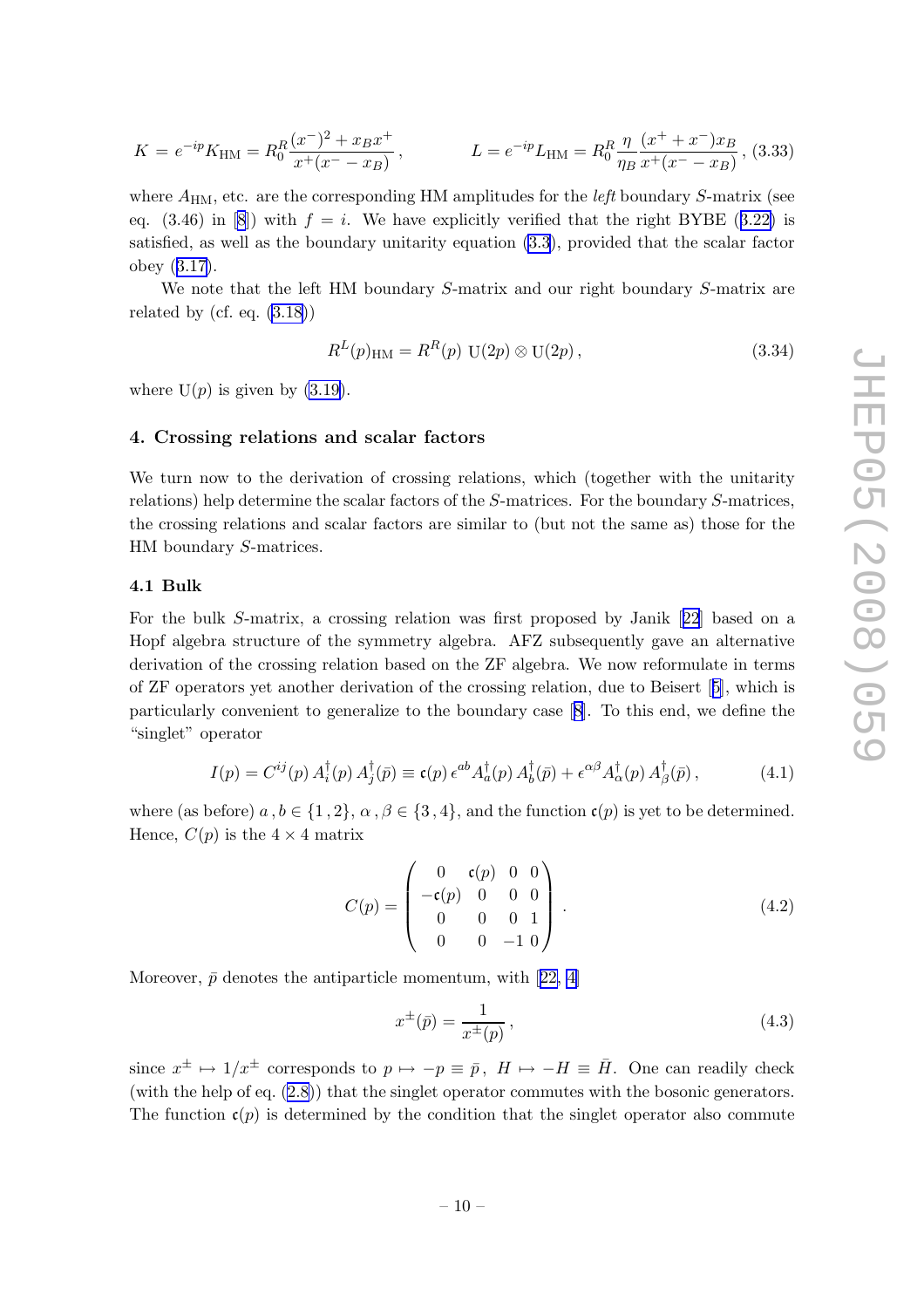<span id="page-11-0"></span>with the supersymmetry generators. Indeed, the condition  $Q_3^{\{1\}}I(p)|0\rangle = I(p)Q_3^{\{1\}}|0\rangle = 0$ readily leads (with the help of eq. [\(2.9\)](#page-3-0)) to

$$
\mathfrak{c}(p) = e^{ip/2} \frac{b(\bar{p})}{a(p)} = -e^{-ip/2} \frac{b(p)}{a(\bar{p})} = -i \operatorname{sign}(p).
$$
 (4.4)

This computation evidently parallels the one in AFZ for the charge conjugation matrix. However, the matrix (6.8) in [\[4\]](#page-18-0) is proportional to our  $C(-p)$ .<sup>7</sup>

The crossing relation follows from the requirement that the singlet operator scatter trivially with a particle. Indeed,

$$
A_i^{\dagger}(p_1) I(p_2) = C^{jk}(p_2) A_i^{\dagger}(p_1) A_j^{\dagger}(p_2) A_k^{\dagger}(\bar{p}_2)
$$
  
\n
$$
= C^{jk}(p_2) S_{ij}^{i'j'}(p_1, p_2) A_{j'}^{\dagger}(p_2) A_{i'}^{\dagger}(p_1) A_k^{\dagger}(\bar{p}_2)
$$
  
\n
$$
= C^{jk}(p_2) S_{ij}^{i'j'}(p_1, p_2) S_{i'k}^{i'k'}(p_1, \bar{p}_2) A_{j'}^{\dagger}(p_2) A_{k'}^{\dagger}(\bar{p}_2) A_{i''}^{\dagger}(p_1)
$$
  
\n
$$
\equiv I(p_2) A_i^{\dagger}(p_1)
$$
\n(4.5)

implies the relation

$$
C^{jk}(p_2) S_{ij}^{i'j'}(p_1, p_2) S_{i'k}^{i''k'}(p_1, \bar{p}_2) = C^{j'k'}(p_2) \delta_i^{i''}, \qquad (4.6)
$$

which can be re-expressed in matrix notation as

$$
S_{12}^{t_2}(p_1, p_2) C_2(p_2) S_{12}(p_1, \bar{p}_2) C_2(p_2)^{-1} = \mathbb{I}.
$$
 (4.7)

Substituting the result([2.13\)](#page-4-0),([2.14](#page-5-0)) for the S-matrix, we obtain a crossing relation for the bulk scalar factor

$$
S_0(p_1, p_2) S_0(p_1, \bar{p}_2) = \frac{1}{f(p_1, p_2)}, \qquad (4.8)
$$

where[[22\]](#page-19-0)

$$
f(p_1, p_2) = \frac{\left(\frac{1}{x_1^+} - x_2^-\right)(x_1^+ - x_2^+)}{\left(\frac{1}{x_1^-} - x_2^-\right)(x_1^- - x_2^+)}.
$$
\n(4.9)

Similarly, by demanding  $I(\bar{p}_1) A_k^{\dagger}$  $\frac{1}{k}(p_2) = A_k^{\dagger}$  $\frac{1}{k}(p_2) I(\bar{p}_1)$  and using the fact that the matrix  $C(p)$  is antisymmetric, one can also formally obtain

$$
S_{12}^{t_1}(p_1, p_2) C_1(\bar{p}_1) S_{12}(\bar{p}_1, p_2) C_1(\bar{p}_1)^{-1} = \mathbb{I}, \qquad (4.10)
$$

which implies a second crossing relation for the bulk scalar factor[[4](#page-18-0)]

$$
S_0(p_1, p_2) S_0(\bar{p}_1, p_2) = \frac{1}{f(p_1, p_2)}.
$$
\n(4.11)

<sup>&</sup>lt;sup>7</sup>In fact, the momentum dependence of the charge conjugation matrix is spurious and can be removed by properly resolving the branch cut ambiguity as noticed in [\[23](#page-19-0)].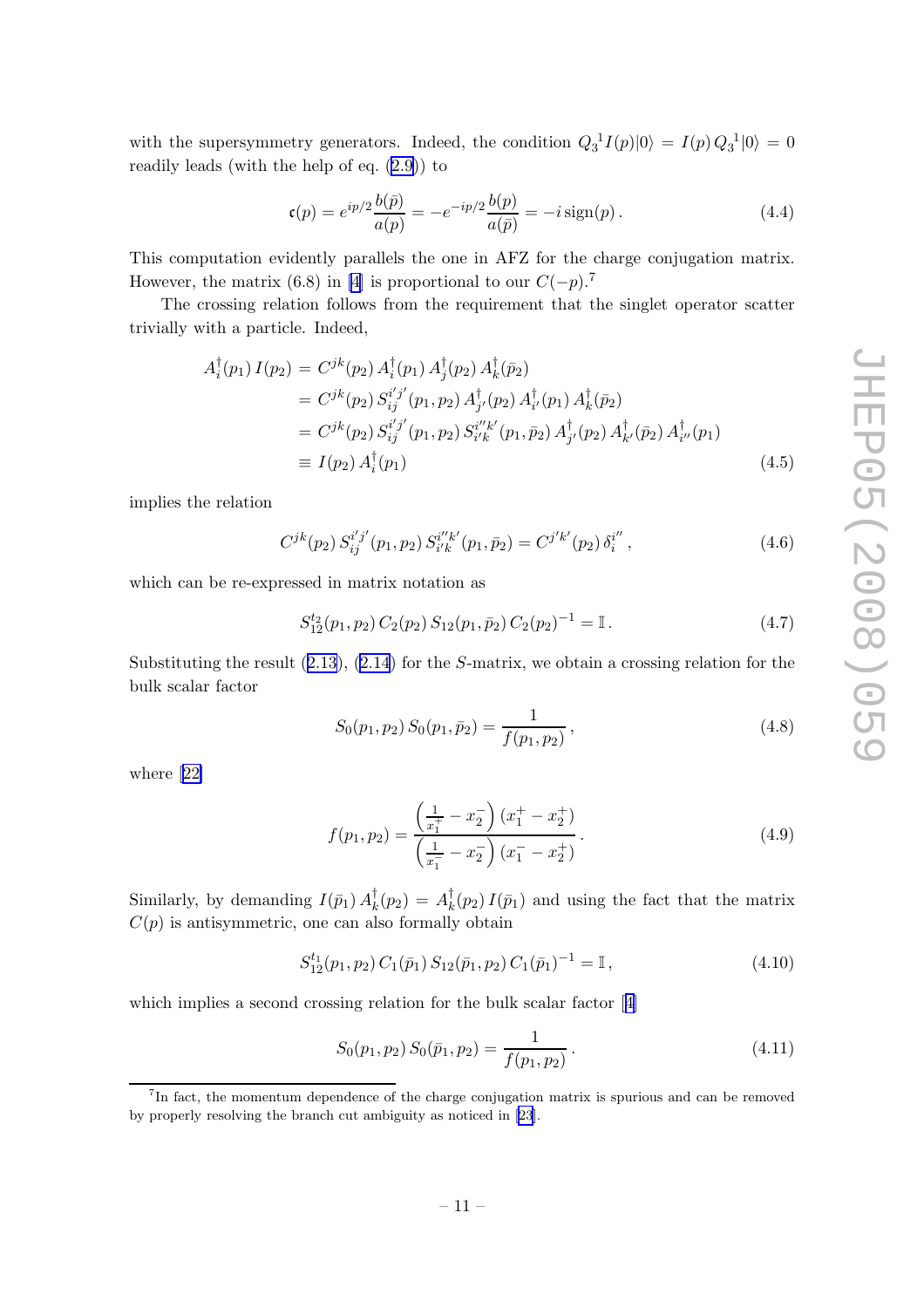<span id="page-12-0"></span>Thecrossing equations  $(4.8)$ ,  $(4.11)$  $(4.11)$  corresponding to the AFZ (string) S-matrix are the same as Janik's relations [\[22\]](#page-19-0) corresponding to Beisert's (spin chain) S-matrix[[5](#page-18-0)], except the right-hand-sides are inverted. Correspondingly, the solutions are also inversely related.

In more detail, let us now now consider the full theory, for which there are two  $su(2|2)$ factors.Setting  $[24, 25]$  $[24, 25]$  $[24, 25]$  $[24, 25]$  $[24, 25]$ <sup>8</sup>

$$
S_0(p_1, p_2)^2 = \frac{x_1^- - x_2^+}{x_1^+ - x_2^-} \frac{1 - \frac{1}{x_1^+ x_2^-}}{1 - \frac{1}{x_1^- x_2^+}} \sigma(p_1, p_2)^2, \qquad (4.12)
$$

thecrossing equations ([4.8](#page-11-0)), ([4.11\)](#page-11-0) imply that the "dressing factor"  $\sigma(p_1, p_2)$  obeys

$$
\sigma(\bar{p}_1, p_2) \sigma(p_1, p_2) = \frac{x_2^-}{x_2^+} \frac{1}{f(p_1, p_2)}, \qquad \sigma(p_1, \bar{p}_2) \sigma(p_1, p_2) = \frac{x_1^+}{x_1^-} \frac{1}{f(p_1, p_2)}, \qquad (4.13)
$$

and the unitarity equation([2.16\)](#page-5-0) implies

$$
\sigma(p_1, p_2) \sigma(p_2, p_1) = 1. \tag{4.14}
$$

The relations (4.13), (4.14) are "universal" in the sense that the dressing factor for the spin chain S-matrix obeys the same relations [\[26](#page-19-0)]. A solution is given by [[25\]](#page-19-0)–[\[28\]](#page-19-0)

$$
\sigma(x_1^{\pm}, x_2^{\pm}) = \frac{R(x_1^+, x_2^+) R(x_1^-, x_2^-)}{R(x_1^+, x_2^-) R(x_1^-, x_2^+)}, \qquad R(x_1, x_2) = e^{i[\chi(x_1, x_2) - \chi(x_2, x_1)]}, \qquad (4.15)
$$

where[[28\]](#page-19-0)

$$
\chi(x_1, x_2) = -i \oint_{|z_1|=1} \frac{dz_1}{2\pi} \oint_{|z_2|=1} \frac{dz_2}{2\pi} \frac{\ln \Gamma\left(1 + ig\left(z_1 + \frac{1}{z_1} - z_2 - \frac{1}{z_2}\right)\right)}{(x_1 - z_1)(x_2 - z_2)}.
$$
(4.16)

#### 4.2 Boundary:  $Y = 0$  giant graviton brane

For the boundary case, we follow HM and consider the scattering of the singlet operator [\(4.1\)](#page-10-0) off the boundary. For the right boundary, we obtain

$$
I(p) B_R = C^{ij}(p) A_i^{\dagger}(p) A_j^{\dagger}(\bar{p}) B_R
$$
  
\n
$$
= C^{ij}(p) R_j^{Rj'}(\bar{p}) A_i^{\dagger}(p) A_{j'}^{\dagger}(-\bar{p}) B_R
$$
  
\n
$$
= C^{ij}(p) R_j^{Rj'}(\bar{p}) S_{ij'}^{i'j''}(p, -\bar{p}) A_{j''}^{\dagger}(-\bar{p}) A_{i'}^{\dagger}(p) B_R
$$
  
\n
$$
= C^{ij}(p) R_j^{Rj'}(\bar{p}) S_{ij'}^{i'j''}(p, -\bar{p}) R_i^{Ri''}(p) A_{j''}^{\dagger}(-\bar{p}) A_{i''}^{\dagger}(-p) B_R
$$
  
\n
$$
\equiv I(-\bar{p}) B_R,
$$
\n(4.17)

which implies the relation

$$
C^{ij}(p) R_j^{Rj'}(\bar{p}) S_{ij'}^{i'j''}(p, -\bar{p}) R_{i'}^{Ri''}(p) = C^{j''i''}(p).
$$
 (4.18)

 ${}^{8}$ For the spin chain S-matrix, the r.h.s. of  $(4.12)$  is inverted [\[8,](#page-18-0) [26\]](#page-19-0).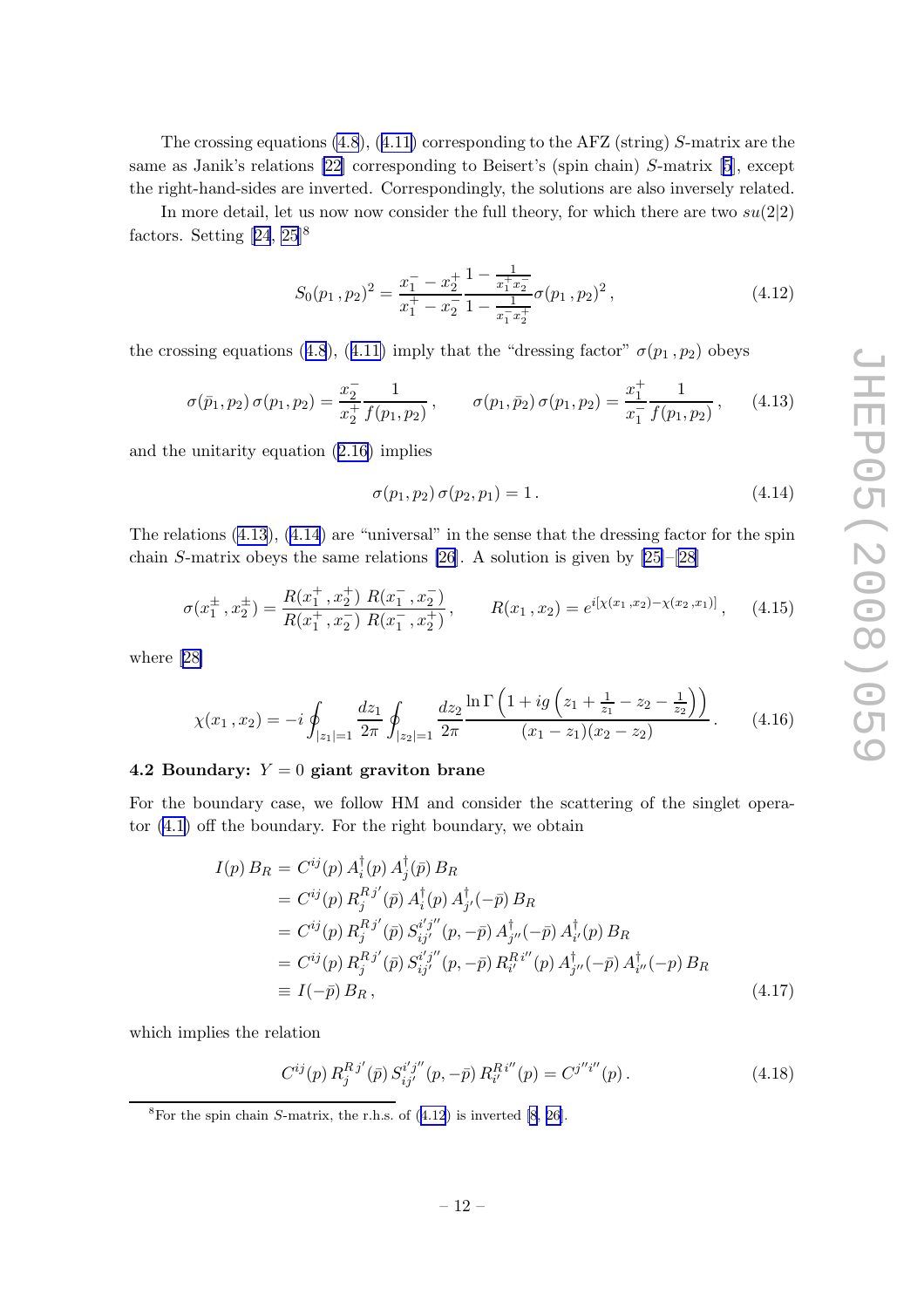<span id="page-13-0"></span>Substitutingthe results for the bulk  $(2.13)$  $(2.13)$ ,  $(2.14)$  and boundary  $(3.16)$  $(3.16)$  $(3.16)$  S-matrices, we obtain the right boundary crossing relation

$$
R_0^R(p) R_0^R(\bar{p}) S_0(p, -\bar{p}) = \frac{1}{h_b(-p)} = h_b(p), \qquad (4.19)
$$

where[[8](#page-18-0)]

$$
h_b(p) = \frac{\frac{1}{x^-} + x^-}{\frac{1}{x^+} + x^+}.
$$
\n(4.20)

The boundary crossing relation (4.19) is similar to the one found by Ghoshal and Zamolodchikov [\[14](#page-18-0)] for relativistic integrable theories, and is the same as HM (3.29), except with  $p \mapsto -p$  in the r.h.s..

For the full theory, the crossing relation becomes

$$
R_0^R(p)^2 R_0^R(\bar{p})^2 = h_b(p)^2 \frac{1}{S_0(p, -\bar{p})^2} = h_b(p) \frac{1}{\sigma(p, -\bar{p})^2},
$$
\n(4.21)

wherewe have used  $(4.12)$  $(4.12)$ . Since the r.h.s. is the inverse of HM's relation  $(3.31)$ , the solution is the inverse of the solution found by Chen and Correa (see eq. (27) in [\[29](#page-19-0)])

$$
R_0^R(p)^2 = R_0^R(p)_{\text{HM}}^{-2} = F(p) \sigma(p, -p), \qquad (4.22)
$$

where we have used [\(4.14](#page-12-0)), and  $F(p)$  is a CDD-type factor obeying

$$
F(p) F(\bar{p}) = 1, \qquad F(p) F(-p) = 1.
$$
\n(4.23)

# 4.3 Boundary:  $Z = 0$  giant graviton brane

For the right  $Z = 0$  boundary, a calculation analogous to  $(4.17)$  implies the relation

$$
C^{ij}(p) R_{jk}^{Rj'k'}(\bar{p}) S_{ij'}^{i'j''}(p, -\bar{p}) R_{i'k'}^{Ri''k''}(p) = C^{j''i''}(p) \delta_k^{k''}.
$$
 (4.24)

Substitutingthe results for the bulk  $(2.13)$  $(2.13)$ ,  $(2.14)$  and boundary  $(3.16)$  $(3.16)$  $(3.16)$  S-matrices, we obtain the right boundary crossing relation

$$
R_0^R(p) R_0^R(\bar{p}) S_0(p, -\bar{p}) = \frac{1}{h_b(-p)h_B(-p)} = \frac{h_b(p)}{h_B(-p)},
$$
\n(4.25)

where[[29, 30](#page-19-0)]

$$
h_B(p) = \frac{x^+}{x^-} \left(\frac{x_B - x^-}{x_B - x^+}\right) \frac{1 + (x_B x^- x^+)^2}{(1 - (x_B x^+)^2)(1 - x^- x^+)} = \left(\frac{x_B - x^-}{x_B - x^+}\right) \left(\frac{\frac{1}{x^-} + x_B}{\frac{1}{x^+} + x_B}\right).
$$
(4.26)

The boundary crossing relation (4.25) is the same as the one found in [\[29\]](#page-19-0), except with  $p \mapsto -p$  in the r.h.s..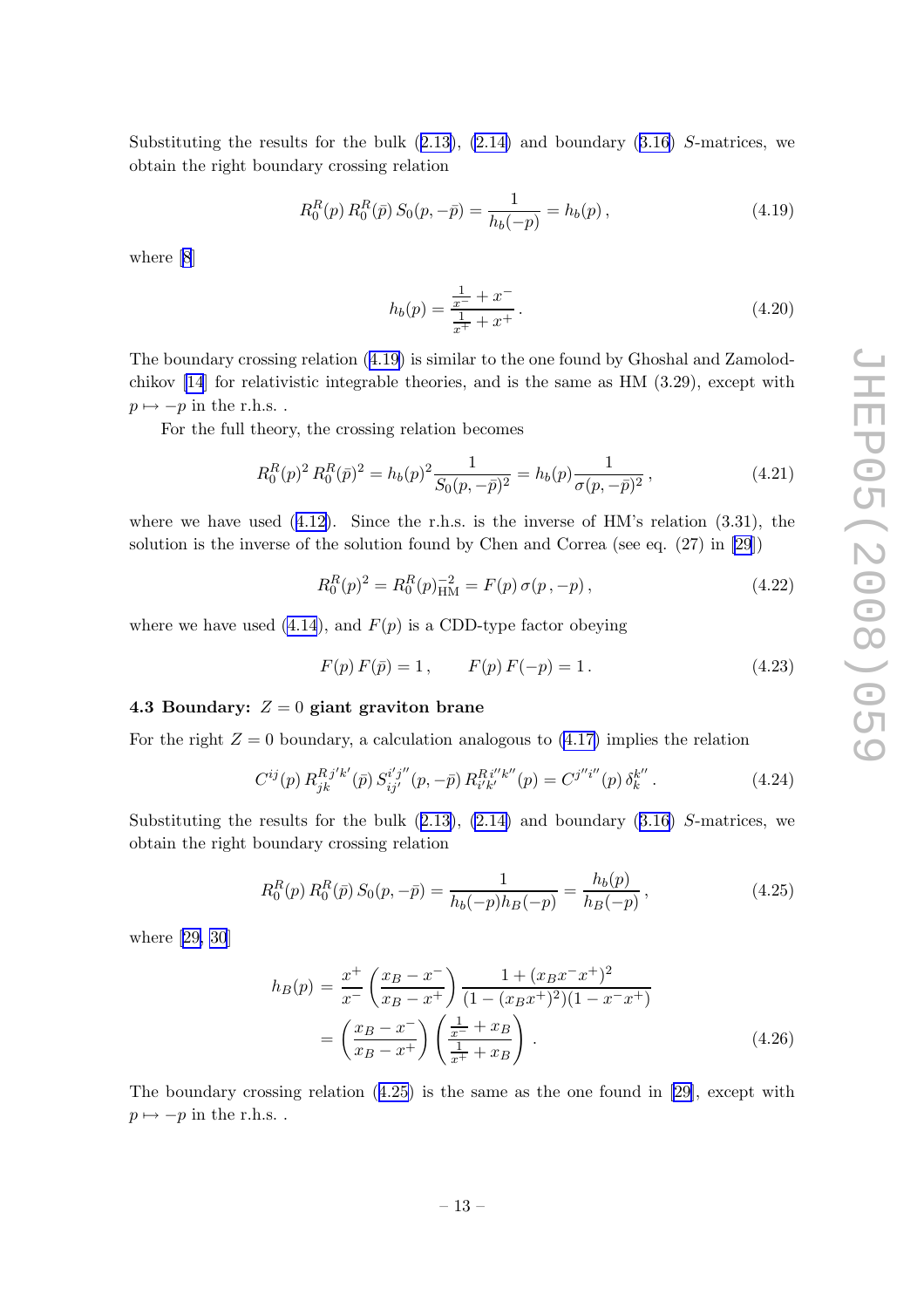<span id="page-14-0"></span>For the full theory, the crossing relation becomes

$$
R_0^R(p)^2 R_0^R(\bar{p})^2 = \frac{h_b(p)^2}{h_B(-p)^2} \frac{1}{S_0(p, -\bar{p})^2} = \frac{h_b(p)}{h_B(-p)^2} \frac{1}{\sigma(p, -\bar{p})^2}.
$$
 (4.27)

Comparingwith the corresponding  $Y = 0$  results ([4.21](#page-13-0)), [\(4.22](#page-13-0)), we see that

$$
R_0^R(p)^2 = F(p) \,\sigma(p, -p) \,\tilde{R}_0^R(p)^2 \,, \tag{4.28}
$$

where

$$
\tilde{R}_0^R(p)^2 \tilde{R}_0^R(\bar{p})^2 = \frac{1}{h_B(-p)^2}, \qquad \tilde{R}_0^R(p)^2 \tilde{R}_0^R(-p)^2 = 1.
$$
\n(4.29)

We solve for  $\tilde{R}_0^R(p)^2$  following [\[30](#page-19-0)] using the identities

$$
\sigma(p, -x_B)^2 \sigma(\bar{p}, -x_B)^2 = \frac{h_b(p)^2}{h_B(-p)^2}, \qquad \sigma(p, -x_B)^2 \sigma(-p, -x_B)^2 = 1, \qquad (4.30)
$$

which we prove in appendix [A](#page-15-0). We conclude that

$$
\tilde{R}_0^R(p)^2 = \frac{1}{h_b(p)} \sigma(p, -x_B)^2.
$$
\n(4.31)

As noted by HM, the boundary S-matrix for the full theory has a double pole at  $x^{-} = x_B$ (see eq. [\(3.33](#page-10-0)) above). It can be reduced to a simple pole (corresponding to the second boundary bound state[[8](#page-18-0)]) by choosing the CDD factor

$$
F(p) = \left(\frac{x^{-} - x_{B}}{\frac{1}{x^{-}} - x_{B}}\right) \left(\frac{\frac{1}{x^{+}} + x_{B}}{x^{+} + x_{B}}\right),
$$
\n(4.32)

whichcontains the factor  $(x^{-} - x_B)$  and satisfies ([4.23\)](#page-13-0). Summarizing, the right boundary scalar factor  $R_0^R(p)^2$  is given by (4.28), (4.31) and (4.32).

#### 5. Discussion

We have seen that not only bulk [\[4](#page-18-0)] but also boundary S-matrices of string/gauge theory can satisfy the usual Yang-Baxter equation. The latter are closely related to the boundary Smatrices which were proposed in [\[8\]](#page-18-0), as can be seen from eqs.([3.18\)](#page-7-0) and [\(3.34](#page-10-0)). Presumably, as in the bulk case, the differences are due to working in different bases. It should now be possible to bring the well-developed techniques of the Quantum Inverse Scattering Method to bear on boundary problems in string/gauge theory. For example, one can now try to construct the commuting "double-row" transfer matrix[[31](#page-19-0)] and determine its eigenvalues in terms of roots of corresponding Bethe Ansatz equations. We hope to be able to address these and related problems in the near future.

#### Acknowledgments

This work was initiated at the 2007 APCTP Focus Program "Liouville, Integrability and Branes (4)". We thank the participants, and also A. Belitsky, for discussions. We are also grateful to G. Arutyunov and D. Hofman for reading and commenting on a draft. This work was supported in part by KRF-2007-313-C00150 (CA) and by the National Science Foundation under Grants PHY-0244261 and PHY-0554821 (RN).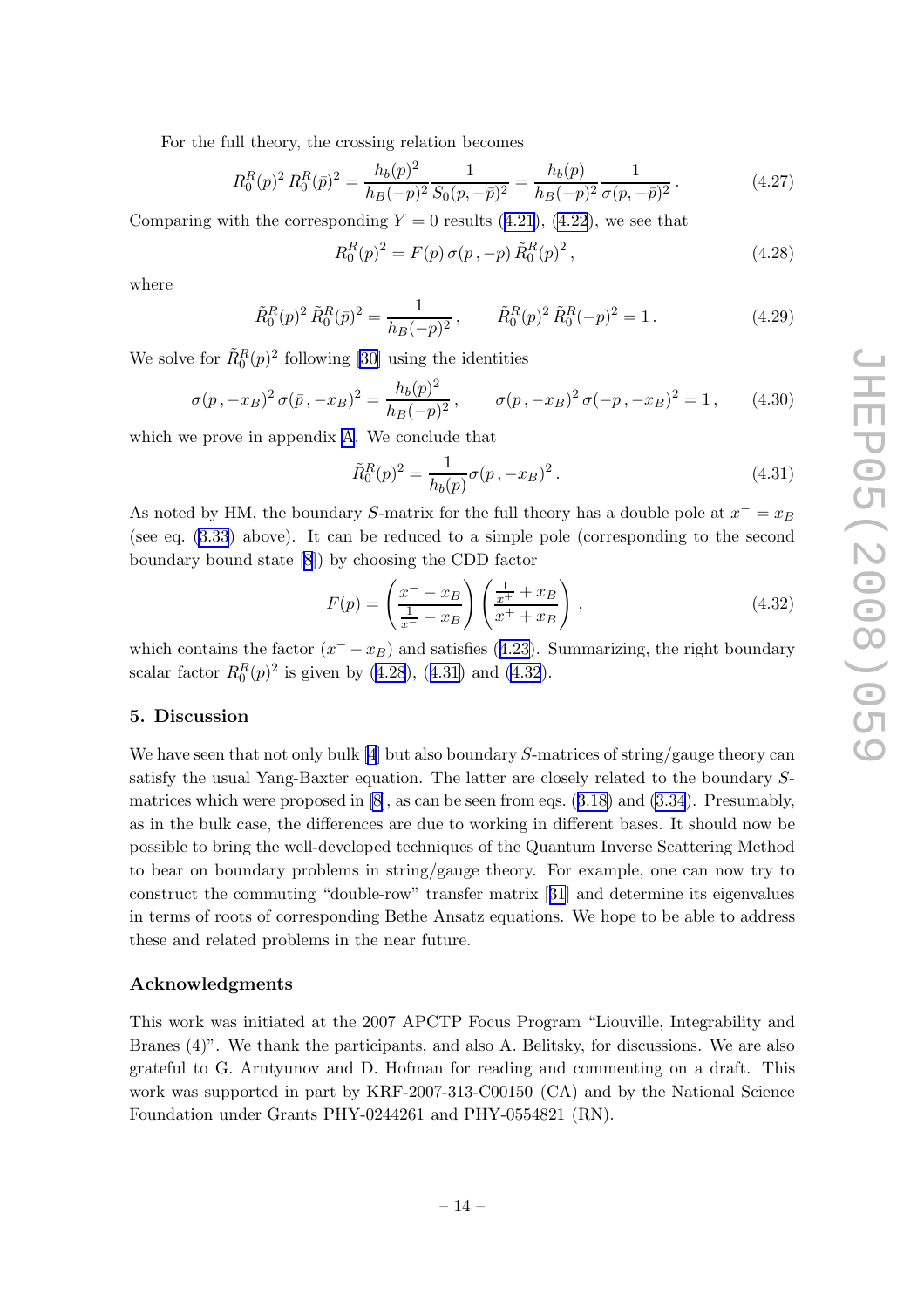# <span id="page-15-0"></span>A. Derivation of [\(4.30](#page-14-0))

Inorder to derive the first identity in  $(4.30)$  $(4.30)$ , we first derive the more general result<sup>9</sup>

$$
\sigma(y, x_{(n)})^2 \sigma(\bar{y}, x_{(n)})^2 = \left(\frac{x_{(n)}^+}{x_{(n)}^+}\right)^2 \frac{h(y, x_{(n)})^2}{f(y, x_{(n)})^2},
$$
\n(A.1)

where  $(cf. (4.9))$  $(cf. (4.9))$  $(cf. (4.9))$ 

$$
f(y, x_{(n)}) = \frac{\left(\frac{1}{y^{+}} - x_{(n)}^{-}\right)\left(y^{+} - x_{(n)}^{+}\right)}{\left(\frac{1}{y^{-}} - x_{(n)}^{-}\right)\left(y^{-} - x_{(n)}^{+}\right)}, \qquad h(y, x_{(n)}) = \frac{y^{+} + \frac{1}{y^{+}} - x_{(n)}^{+} - \frac{1}{x_{(n)}^{+}}}{y^{-} + \frac{1}{y^{-}} - x_{(n)}^{-} - \frac{1}{x_{(n)}^{-}}}. \tag{A.2}
$$

Moreover,  $x_{\alpha}^{\pm}$  $\zeta_{(n)}^{\pm}$  are the parameters corresponding to an *n*-magnon bound state of momentum  $p$  given by [\[28, 32\]](#page-19-0)

$$
x_{(n)}^{\pm} = \frac{e^{\pm ip/2}}{4g\sin(p/2)} \left( n + \sqrt{n^2 + 16g^2\sin^2(p/2)} \right), \tag{A.3}
$$

which obey the constraint

$$
x_{(n)}^{+} + \frac{1}{x_{(n)}^{+}} - x_{(n)}^{-} - \frac{1}{x_{(n)}^{-}} = \frac{in}{g}.
$$
 (A.4)

The *n* magnons have momenta  $p_1, p_2, \ldots, p_n$  which form a composite (Bethe *n*-string), with

$$
x_j^- = x_{j-1}^+, \qquad j = 2, \dots, n, \tag{A.5}
$$

where  $x_j^{\pm} \equiv x^{\pm}(p_j)$ . Indeed, since

$$
x_j^+ + \frac{1}{x_j^+} - x_j^- - \frac{1}{x_j^-} = \frac{i}{g}, \qquad j = 1, \dots, n,
$$
 (A.6)

summing over  $j$  yields the constraint  $(A.4)$ , where

$$
x_{(n)}^{+} = x_{n}^{+}, \qquad x_{(n)}^{-} = x_{1}^{-}. \tag{A.7}
$$

Withthe help of  $(4.15)$  $(4.15)$  $(4.15)$ ,  $(A.5)$ , we obtain

$$
\prod_{j=1}^{n} \sigma(y, x_j) = \prod_{j=1}^{n} \frac{R(y^+, x_j^+) R(y^-, x_j^-)}{R(y^+, x_j^-) R(y^-, x_j^+)} = \frac{R(y^+, x_{(n)}^+) R(y^-, x_{(n)}^-)}{R(y^+, x_{(n)}^-) R(y^-, x_{(n)}^+)} \equiv \sigma(y, x_{(n)}) \cdot (A.8)
$$

The l.h.s. of (A.1) is therefore given by

$$
\sigma(y, x_{(n)})^2 \sigma(\bar{y}, x_{(n)})^2 = \prod_{j=1}^n [\sigma(y, x_j) \sigma(\bar{y}, x_j)]^2 = \prod_{j=1}^n \left[ \frac{x_j^-}{x_j^+} \frac{1}{f(y, x_j)} \right]^2
$$

$$
= \left( \frac{x_{(n)}^-}{x_{(n)}^+} \right)^2 \prod_{j=1}^n \frac{1}{f(y, x_j)^2}, \tag{A.9}
$$

<sup>9</sup>We denote the momentum dependence of functions by  $x, x^{\pm}$ , p (or  $y, y^{\pm}$ , p, etc.) interchangeably.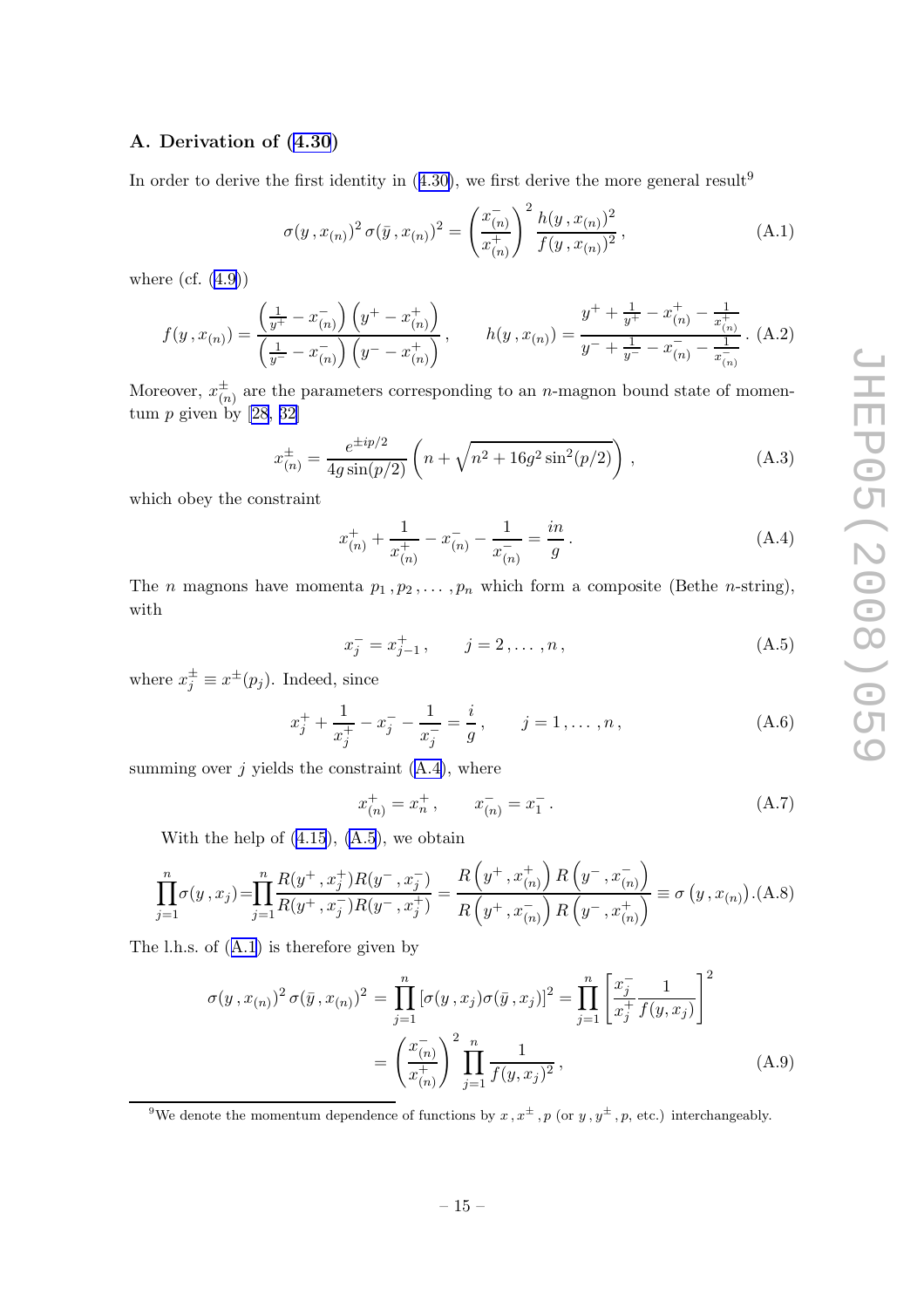where we have used [\(4.13](#page-12-0)), as well as the relation

$$
\prod_{j=1}^{n} \frac{x_j^-}{x_j^+} = \frac{x_{(n)}^-}{x_{(n)}^+},
$$
\n(A.10)

whichfollows from  $(A.5)$  $(A.5)$  $(A.5)$ . In order to evaluate the remaining product in  $(A.9)$ , we make use of the decomposition [\[26](#page-19-0)]

$$
f(y,x)^{2} = \left[\frac{f(y,x)}{f(\bar{y},x)}\right][f(y,x)f(\bar{y},x)] \equiv \alpha(y,x) \beta(y,x).
$$
 (A.11)

Recalling the definition [\(4.9](#page-11-0)), we obtain

$$
\alpha(y,x) = \frac{f(y,x)}{f(\bar{y},x)} = \left(\frac{y^+ - x^+}{y^+ - x^-}\right) \left(\frac{y^- - x^-}{y^- - x^+}\right) \left(\frac{y^- - \frac{1}{x^+}}{y^- - \frac{1}{x^-}}\right) \left(\frac{y^+ - \frac{1}{x^-}}{y^+ - \frac{1}{x^+}}\right),
$$
  

$$
\beta(y,x) = f(y,x)f(\bar{y},x) = \frac{u(y) - u(x) + \frac{i}{g}}{u(y) - u(x) - \frac{i}{g}},
$$
(A.12)

where  $u(x)$  is defined as [\[26](#page-19-0)]

$$
u(x) = x^{+} + \frac{1}{x^{+}} - \frac{i}{2g} = x^{-} + \frac{1}{x^{-}} + \frac{i}{2g}.
$$
 (A.13)

Note that

$$
u(x_j) = u(x_{j-1}) + \frac{i}{g}.
$$
\n(A.14)

After some algebra, we obtain

$$
\prod_{j=1}^{n} \alpha(y, x_j) = \left(\frac{y^+ - x_{(n)}^+}{y^+ - x_{(n)}^-}\right) \left(\frac{y^- - x_{(n)}^-}{y^- - x_{(n)}^+}\right) \left(\frac{y^- - \frac{1}{x_{(n)}^+}}{y^- - \frac{1}{x_{(n)}^-}}\right) \left(\frac{y^+ - \frac{1}{x_{(n)}^-}}{y^+ - \frac{1}{x_{(n)}^+}}\right) ; \quad (A.15)
$$

and, using (A.14),

$$
\prod_{j=1}^{n} \beta(y, x_j) = \left(\frac{u(y) - u(x_1) + \frac{i}{g}}{u(y) - u(x_n) - \frac{i}{g}}\right) \left(\frac{u(y) - u(x_1)}{u(y) - u(x_n)}\right)
$$
\n
$$
= \left(\frac{y^+ - x_{(n)}^-}{y^- - x_{(n)}^+}\right) \left(\frac{1 - \frac{1}{y^+ x_{(n)}^-}}{1 - \frac{1}{y^- x_{(n)}^+}}\right) \frac{1}{h(y, x_{(n)})},
$$
\n(A.16)

where $h(y, x_{(n)})$  is defined in ([A.2](#page-15-0)). Combining the results (A.11), (A.15), (A.16), we eventually obtain

$$
\prod_{j=1}^{n} f(y, x_j)^2 = \prod_{j=1}^{n} \alpha(y, x_j) \beta(y, x_j) = \frac{f(y, x_{(n)})^2}{h(y, x_{(n)})^2},
$$
\n(A.17)

where $f(y, x_{(n)})$  is defined in ([A.2](#page-15-0)). Substituting this result into [\(A.9\)](#page-15-0), we arrive at the desired result [\(A.1\)](#page-15-0).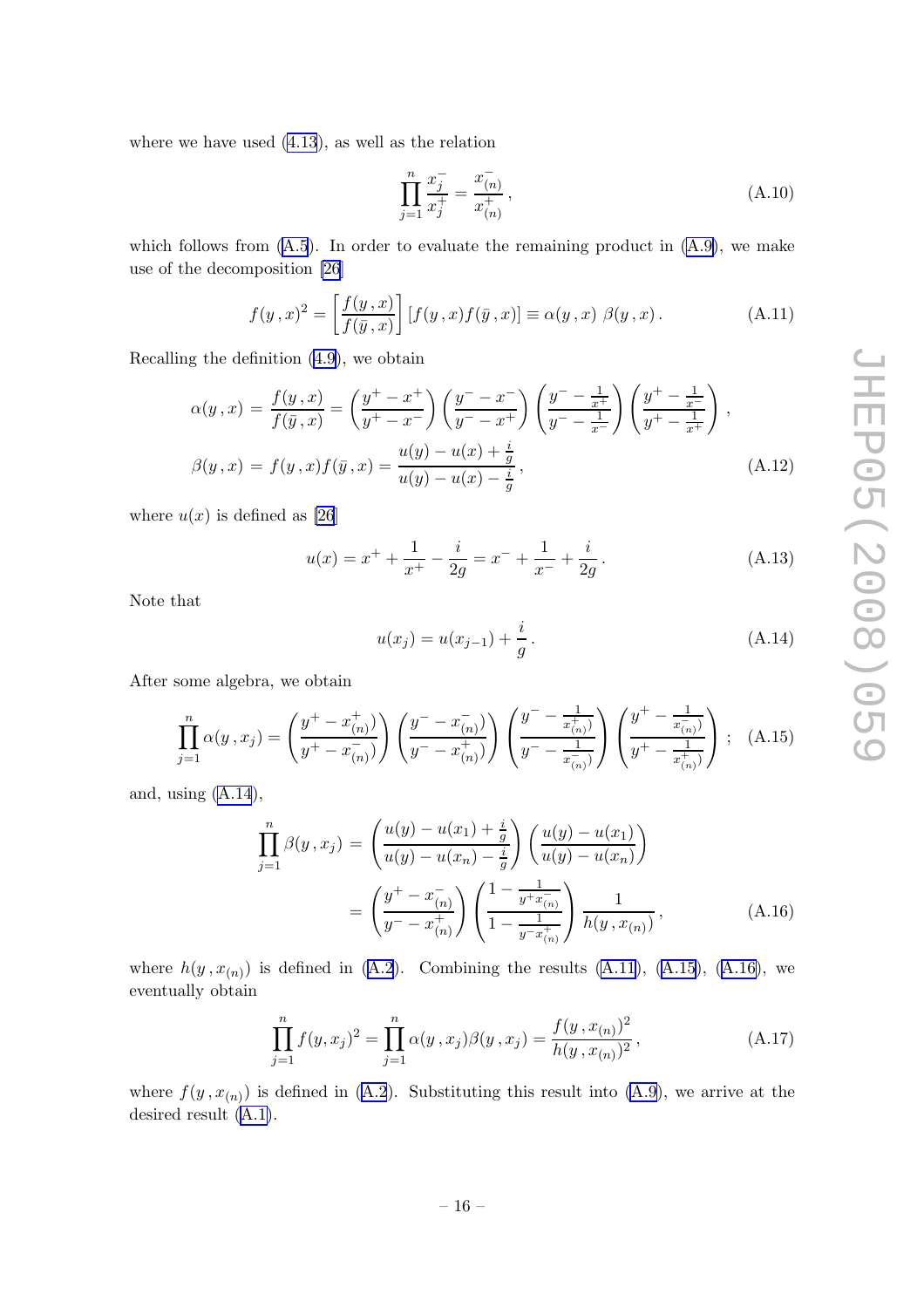<span id="page-17-0"></span>We are finally in a position to prove the first identity in [\(4.30](#page-14-0)). The key point [\[30\]](#page-19-0) is that the boundary bound state can be regarded as an  $n = 2$  magnon bound state with momentum  $p = \pi$ ,

$$
\pm x_B = x_{(2)}^{\pm} (p = \pi), \tag{A.18}
$$

asfollows from  $(A.3)$  and the expression  $(3.31)$  $(3.31)$  $(3.31)$  for  $x_B$ . It follows from  $(A.1)$  that

$$
\sigma(y, x_B)^2 \sigma(\bar{y}, x_B)^2 = \frac{h_b(y)^2}{f(y, x_B)^2},
$$
\n(A.19)

where $\sigma(y, x_B) \equiv \sigma(y, x_{(2)}(p = \pi))$  (see eq. ([A.8](#page-15-0))). Moreover, recalling ([A.2](#page-15-0)),

$$
f(y, x_B) \equiv f(y, x_{(2)}(p = \pi)) = \frac{\left(\frac{1}{y^+} + x_B\right)(y^+ - x_B)}{\left(\frac{1}{y^-} + x_B\right)(y^- - x_B)},
$$
\n(A.20)

and, since  $x_B + 1/x_B = i/g$ ,

$$
h(y, x_{(2)}(p = \pi)) = \frac{y^- + \frac{1}{y^-}}{y^+ + \frac{1}{y^+}} = h_b(y),
$$
\n(A.21)

where  $h_b$  is defined in [\(4.20\)](#page-13-0). Finally, performing in (A.19) the continuation  $x_B \mapsto -x_B$ , we obtain

$$
\sigma(y, -x_B)^2 \sigma(\bar{y}, -x_B)^2 = \frac{h_b(y)^2}{f(y, -x_B)^2} = \frac{h_b(p)^2}{h_B(-p)^2}.
$$
 (A.22)

The second equality follows from  $f(y, -x_B) = h_B(-p)$ , where  $h_B(p)$  is given by [\(4.26](#page-13-0)). The result (A.22) is the first identity in [\(4.30](#page-14-0)).

The identity

$$
\chi(x_1, x_2) = \chi(-x_2, -x_1) \tag{A.23}
$$

follows from [\(4.16](#page-12-0)) by replacing  $z_{1,2} \mapsto -z_{1,2}$  and interchanging  $z_1 \leftrightarrow z_2$ . It then follows from  $(4.15)$  that

$$
R(x_1, x_2) = R(-x_2, -x_1). \tag{A.24}
$$

Thesecond (unitarity) relation in  $(4.30)$  follows readily from  $(A.8)$  $(A.8)$  $(A.8)$ ,  $(A.18)$  and the identities([4.14\)](#page-12-0), (A.24).

#### References

- [1] A.B. Zamolodchikov and A.B. Zamolodchikov, Factorized S matrices in two-dimensions as the exact solutions of certain relativistic quantum field models, [Ann. Phys. \(NY\)](http://www-spires.slac.stanford.edu/spires/find/hep/www?j=APNYA%2C120%2C253) 120 (1979) [253](http://www-spires.slac.stanford.edu/spires/find/hep/www?j=APNYA%2C120%2C253).
- [2] L.D. Faddeev, Quantum completely integral models of field theory, [Sov. Sci. Rev.](http://www-spires.slac.stanford.edu/spires/find/hep/www?j=SSRWA%2CC1%2C107) C1 (1980) [107](http://www-spires.slac.stanford.edu/spires/find/hep/www?j=SSRWA%2CC1%2C107).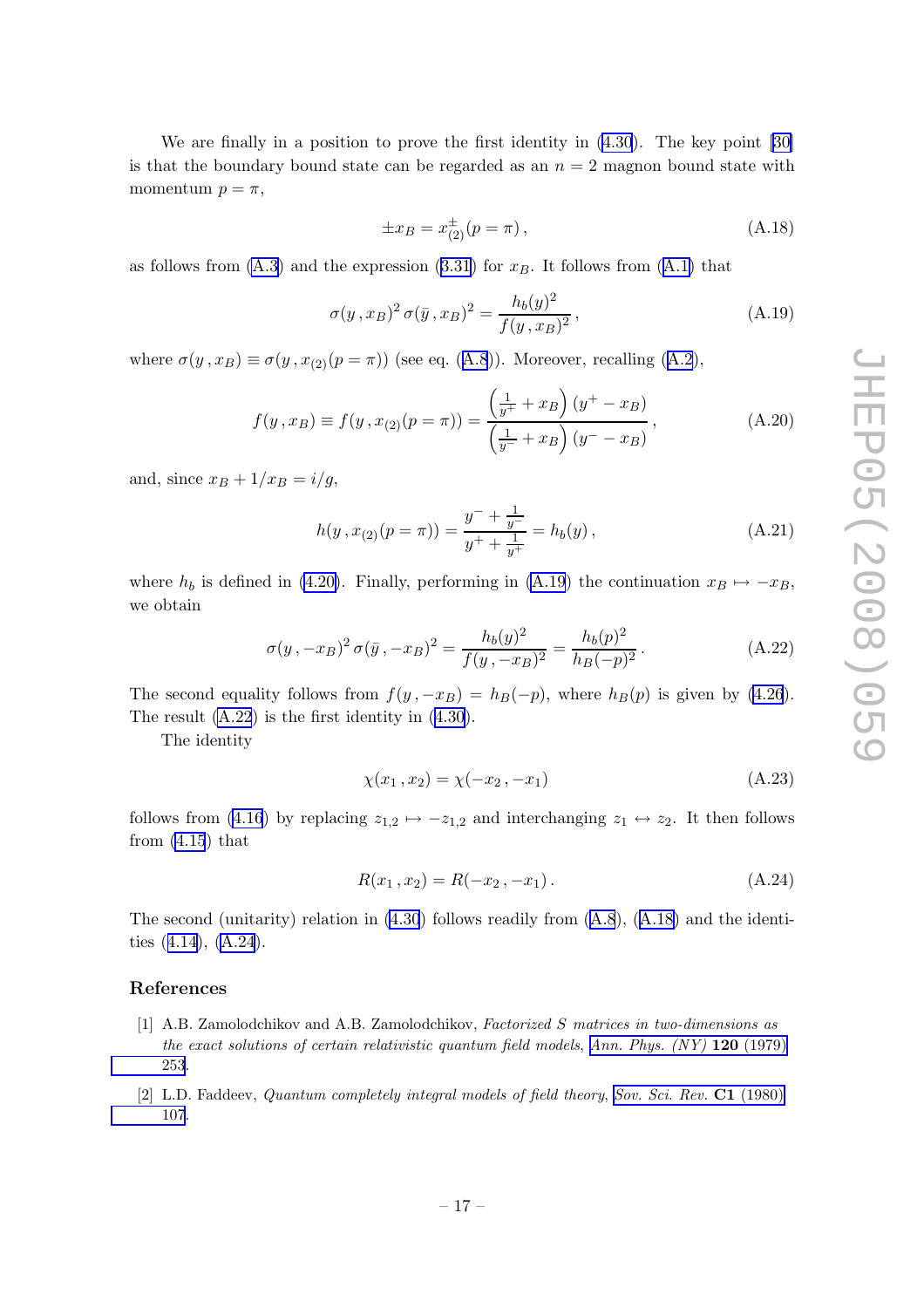- <span id="page-18-0"></span>[3] R.R. Metsaev and A.A. Tseytlin, *Type IIB superstring action in*  $AdS_5 \times S^5$  *background*, [Nucl. Phys.](http://www-spires.slac.stanford.edu/spires/find/hep/www?j=NUPHA%2CB533%2C109) B 533 (1998) 109 [[hep-th/9805028](http://arxiv.org/abs/hep-th/9805028)].
- [4] G. Arutyunov, S. Frolov and M. Zamaklar, The Zamolodchikov-Faddeev algebra for  $AdS_5 \times S^5$  superstring, JHEP 04 [\(2007\) 002](http://jhep.sissa.it/stdsearch?paper=04%282007%29002) [[hep-th/0612229](http://arxiv.org/abs/hep-th/0612229)].
- [5] N. Beisert, The SU(2|2) dynamic S-matrix, [hep-th/0511082](http://arxiv.org/abs/hep-th/0511082); The analytic Bethe ansatz for a chain with centrally extended  $SU(2|2)$  symmetry, [J. Stat.](http://www-spires.slac.stanford.edu/spires/find/hep/www?j=JSTAT%2C0701%2CP017) Mech. [\(2007\) P01017](http://www-spires.slac.stanford.edu/spires/find/hep/www?j=JSTAT%2C0701%2CP017) [[nlin/0610017](http://arxiv.org/abs/nlin/0610017)].
- [6] G. Arutyunov, S. Frolov, J. Plefka and M. Zamaklar, The off-shell symmetry algebra of the light-cone  $AdS_5 \times S^5$  superstring, J. Phys. **A 40** [\(2007\) 3583](http://www-spires.slac.stanford.edu/spires/find/hep/www?j=JPAGB%2CA40%2C3583) [[hep-th/0609157](http://arxiv.org/abs/hep-th/0609157)].
- [7] T. Klose, T. McLoughlin, R. Roiban and K. Zarembo, Worldsheet scattering in  $AdS_5 \times S^5$ , JHEP 03 [\(2007\) 094](http://jhep.sissa.it/stdsearch?paper=03%282007%29094) [[hep-th/0611169](http://arxiv.org/abs/hep-th/0611169)]; T. Klose, T. McLoughlin, J.A. Minahan and K. Zarembo, World-sheet scattering in  $AdS_5 \times S^5$  at two loops, JHEP 08 [\(2007\) 051](http://jhep.sissa.it/stdsearch?paper=08%282007%29051) [[arXiv:0704.3891](http://arxiv.org/abs/0704.3891)].
- [8] D.M. Hofman and J.M. Maldacena, Reflecting magnons, JHEP 11 [\(2007\) 063](http://jhep.sissa.it/stdsearch?paper=11%282007%29063) [[arXiv:0708.2272](http://arxiv.org/abs/0708.2272)].
- [9] J. McGreevy, L. Susskind and N. Toumbas, Invasion of the giant gravitons from anti-de Sitter space, JHEP 06 [\(2000\) 008](http://jhep.sissa.it/stdsearch?paper=06%282000%29008) [[hep-th/0003075](http://arxiv.org/abs/hep-th/0003075)]; M.T. Grisaru, R.C. Myers and O. Tafjord, SUSY and Goliath, JHEP 08 [\(2000\) 040](http://jhep.sissa.it/stdsearch?paper=08%282000%29040) [[hep-th/0008015](http://arxiv.org/abs/hep-th/0008015)]; A. Hashimoto, S. Hirano and N. Itzhaki, Large branes in AdS and their field theory dual, JHEP 08 [\(2000\) 051](http://jhep.sissa.it/stdsearch?paper=08%282000%29051) [[hep-th/0008016](http://arxiv.org/abs/hep-th/0008016)].
- [10] D. Berenstein and S.E. Vazquez, Integrable open spin chains from giant gravitons, [JHEP](http://jhep.sissa.it/stdsearch?paper=06%282005%29059) 06 [\(2005\) 059](http://jhep.sissa.it/stdsearch?paper=06%282005%29059) [[hep-th/0501078](http://arxiv.org/abs/hep-th/0501078)].
- [11] A. Agarwal, Open spin chains in super Yang-Mills at higher loops: some potential problems with integrability, JHEP 08 [\(2006\) 027](http://jhep.sissa.it/stdsearch?paper=08%282006%29027) [[hep-th/0603067](http://arxiv.org/abs/hep-th/0603067)]; K. Okamura and K. Yoshida, Higher loop Bethe ansatz for open spin-chains in AdS/CFT, JHEP 09 [\(2006\) 081](http://jhep.sissa.it/stdsearch?paper=09%282006%29081) [[hep-th/0604100](http://arxiv.org/abs/hep-th/0604100)].
- [12] N. Mann and S.E. Vazquez, Classical open string integrability, JHEP 04 [\(2007\) 065](http://jhep.sissa.it/stdsearch?paper=04%282007%29065) [[hep-th/0612038](http://arxiv.org/abs/hep-th/0612038)].
- [13] I.V. Cherednik, Factorizing particles on a half line and root systems, [Theor. Math. Phys.](http://www-spires.slac.stanford.edu/spires/find/hep/www?j=TMPHA%2C61%2C977) 61 [\(1984\) 977](http://www-spires.slac.stanford.edu/spires/find/hep/www?j=TMPHA%2C61%2C977) [[Teor. Mat. Fiz.](http://www-spires.slac.stanford.edu/spires/find/hep/www?j=TMFZA%2C61%2C35) 61 (1984) 35].
- [14] S. Ghoshal and A.B. Zamolodchikov, Boundary S matrix and boundary state in two-dimensional integrable quantum field theory, [Int. J. Mod. Phys.](http://www-spires.slac.stanford.edu/spires/find/hep/www?j=IMPAE%2CA9%2C3841) A 9 (1994) 3841 [*Erratum ibid.* **A 9** (1994) 4353] [[hep-th/9306002](http://arxiv.org/abs/hep-th/9306002)].
- [15] K. Iohara and Y. Koga, Central extensions of Lie superalgebras, Comment. Math. Helv. 76 (2001) 110.
- [16] P.P. Kulish and N.Yu. Reshetikhin, Quantum linear problem for the sine-Gordon equation and higher representation, [J. Sov. Math.](http://www-spires.slac.stanford.edu/spires/find/hep/www?j=JOSMA%2C23%2C2435) **23** (1983) 2435 [[Zap. Nauchn. Semin.](http://www-spires.slac.stanford.edu/spires/find/hep/www?j=ZNSLA%2C101%2C101) **101** (1981) 101].
- [17] A.B. Zamolodchikov, Fractional-spin integrals of motion in perturbed conformal field theory, in H. Guo, Z. Qiu and H. Tye eds., Fields, strings and quantum gravity, Gordon and Breach, (1989).